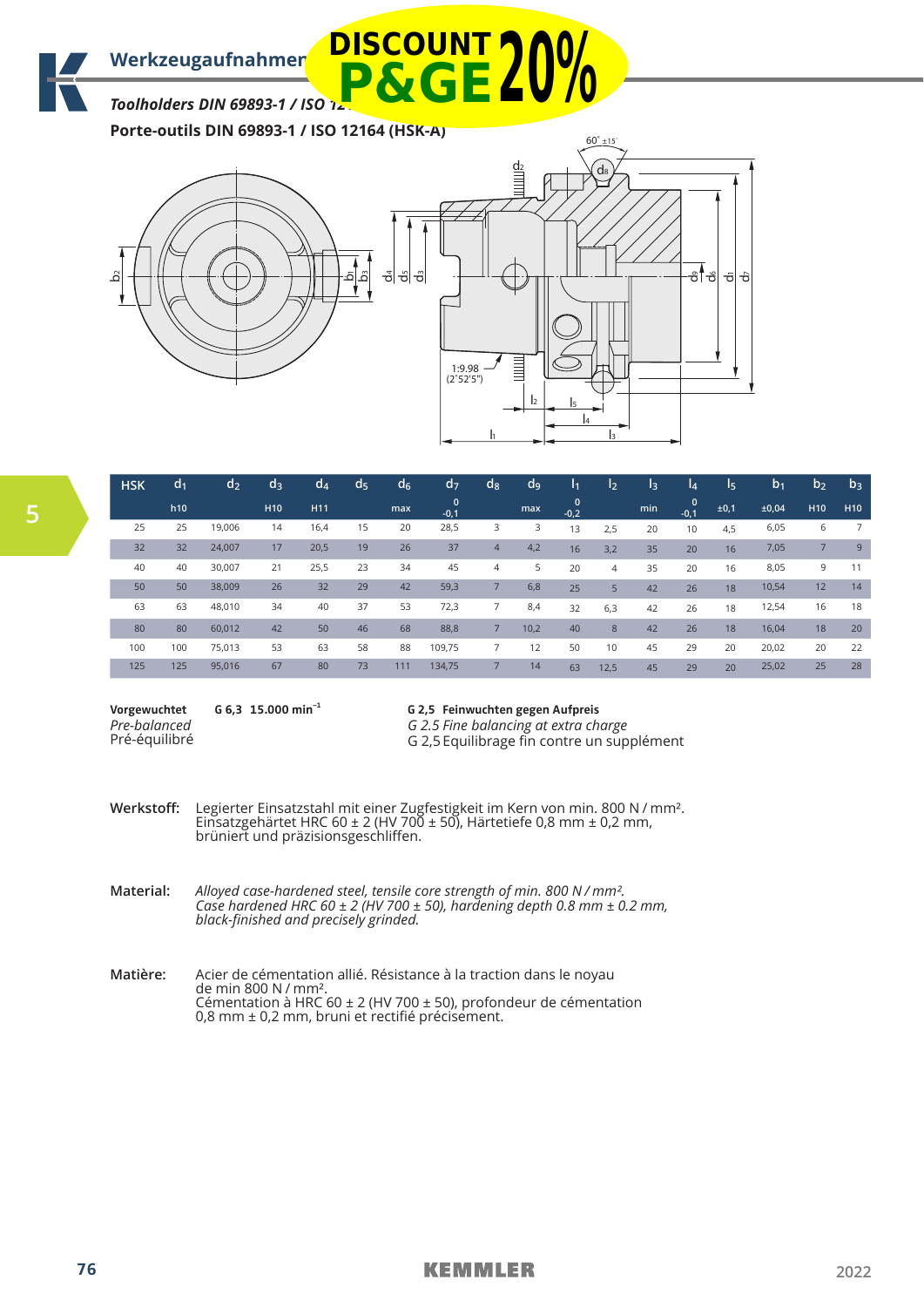*Toolholders DIN 69893-1 / ISO 12164 (HSK-A)* **Porte-outils DIN 69893-1 / ISO 12164 (HSK-A) P&GE20%**



**DISCOUNT**

K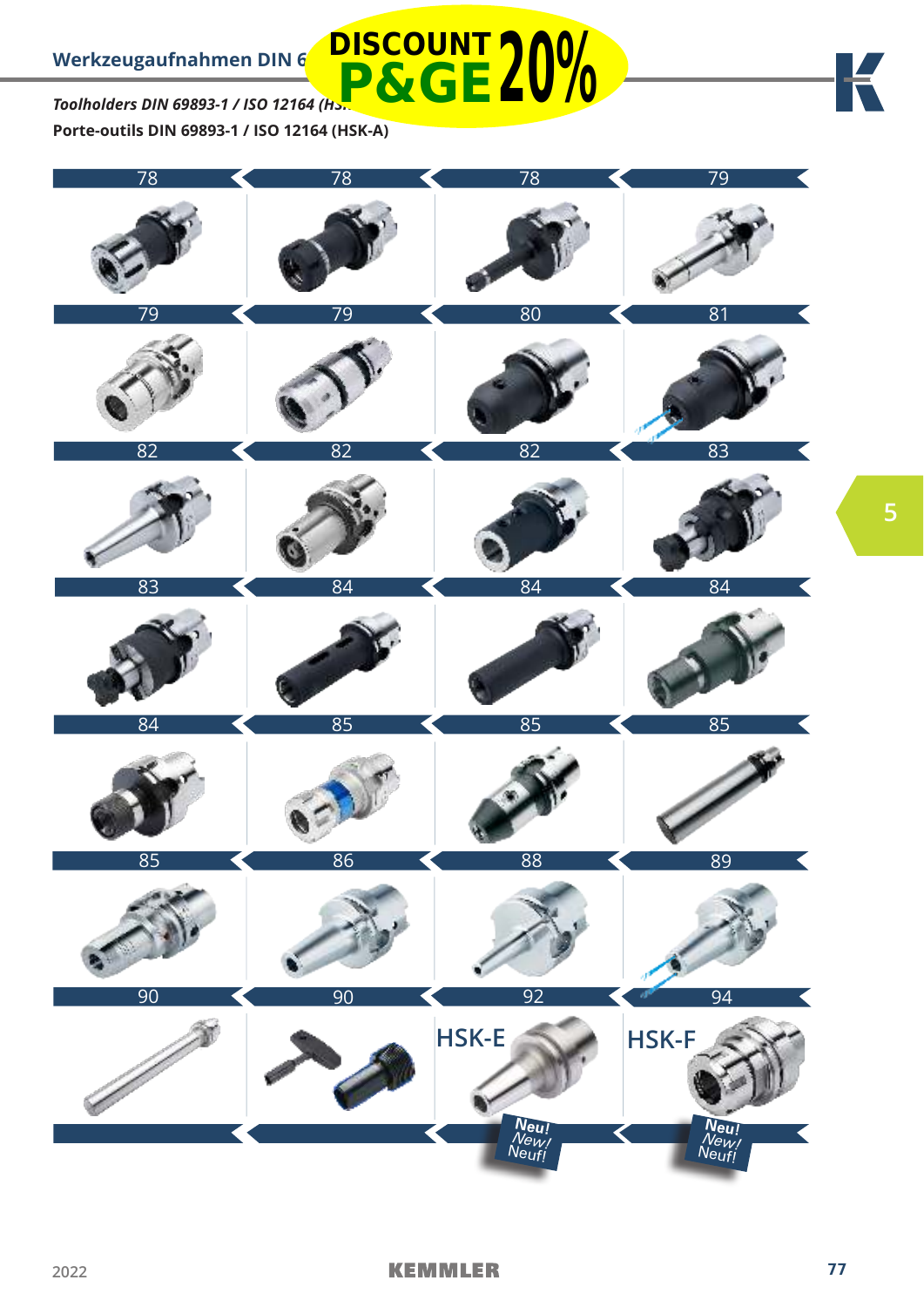*Toolholders DIN 69893-1 / ISO 12164 (HSK-A)*

**Porte-outils DIN 69893-1 / ISO 12164 (HSK-A)**



**Spannfutter für Spannzangen DIN 6388 (ISO 10897) System OZ** *Collet chucks for collets DIN 6388 (ISO 10897) OZ-system* **Mandrins à pinces pour pinces DIN 6388 (ISO 10897)** *système OZ*

| ISO 12164-1<br>(DIN 69893-1)           | HSK-A<br>$\overline{2}$ $\leq$ 0,003 | $G2,5$<br>25.000 min <sup>-1</sup> |
|----------------------------------------|--------------------------------------|------------------------------------|
| <b>Bestell-Nr.</b><br>Order no. / Réf. | <b>Abmessung</b><br>Size / Dimension | <b>Euro</b>                        |
| A63.01.16                              | HSK 63 - 2/16 - 100 OZ 16            | 117,00                             |
| A63.01.25                              | HSK 63 - 2/25 - 100 OZ 25            | 117,00                             |
| A63.01.32                              | HSK 63 - 3/32 - 120 OZ 32            | 124,00                             |
|                                        |                                      |                                    |
| A100.01.16                             | HSK 100 - 2/16 - 110 OZ 16           | 149,00                             |
| A100.01.25                             | HSK 100 - 2/25 - 120 OZ 25           | 149,00                             |
| A100.01.32                             | HSK 100 - 3/32 - 130 OZ 32           | 159,00                             |





**ISO 12164-1** 

**Spannfutter für Spannzangen DIN 6499 (ISO 15488) System ER** *Collet chucks for collets DIN 6499 (ISO 15488) ER-system* **Mandrins à pinces pour pinces DIN 6499 (ISO 15488) système ER**

**G2,5** 

| <b>150 12164-1</b><br>(DIN 69893-1) | HSK-A<br>$7 \le 0,003$              | $G2,5$<br>30.000 min <sup>-1</sup> |
|-------------------------------------|-------------------------------------|------------------------------------|
| <b>Bestell-Nr.</b>                  | Abmessung                           | <b>Euro</b>                        |
| Order no. / Réf.                    | Size / Dimension                    |                                    |
| A32.02.07.M                         | HSK 32 - 1 / 7 - 50 ER 11           | 120,00                             |
| A32.02.10.M                         | HSK 32 - 1 / 10 - 50 ER 16          | 125,00                             |
| A32.02.16.M                         | HSK 32 - 2 / 16 - 80 ER 25          | 130,00                             |
|                                     |                                     |                                    |
| A40.02.07.M                         | HSK 40 - 1 / 7 - 40 ER 11           | 125,00                             |
| A40.02.10.M                         | HSK 40 - 1 / 10 - 80 ER 16          | 130.00                             |
|                                     |                                     |                                    |
| A50.02.07.M                         | HSK 50 - 1 / 7 - 60 ER 11           | 130,00                             |
| A50.02.10.M                         | HSK 50 - 1 / 10 - 60 ER 16          | 135,00                             |
|                                     |                                     |                                    |
| A63.02.07.1                         | HSK 63 - 1/7 - 100 ER 11            | 163,00                             |
| A63.02.07.2                         | HSK 63 - 1/7 - 160 ER 11            | 186,00                             |
|                                     |                                     |                                    |
| A63.02.07.10.1                      | HSK 63 - 1 / 10 - 100 ER 16         | 163,00                             |
| A63.02.07.10.2                      | HSK 63 - 1/10 - 160 ER 16           | 186,00                             |
|                                     |                                     |                                    |
| A63.02.07.13.1                      | HSK 63 - 2/13 - 100<br>ER 20        | 163,00                             |
| A63.02.07.13.2                      | HSK 63 - 2/13 - 160<br><b>ER 20</b> | 186,00                             |
|                                     |                                     |                                    |
| A63.02.07.16.1                      | HSK 63 - 2/16 - 100 ER 25           | 163,00                             |
| A63.02.07.16.2                      | HSK 63 - 2/16 - 160 ER 25           | 186.00                             |



**P&GE20%**

# **Spannfutter für Spannzangen DIN 6499 (ISO 15488) System ER** *Collet chucks for collets DIN 6499*

*(ISO 15488) ER-system* **Mandrins à pinces pour pinces DIN 6499 (ISO 15488) système ER**

| ISO 12164-1<br>(DIN 69893-1)           | HSK-A<br>$7 \le 0,003$                | $G2,5$<br>25.000 min <sup>-1</sup> |
|----------------------------------------|---------------------------------------|------------------------------------|
| <b>Bestell-Nr.</b><br>Order no. / Réf. | <b>Abmessung</b><br>Size / Dimension  | <b>Euro</b>                        |
| A32.02.10                              | HSK 32 - 1 / 10 - 80 ER 16            | 120,00                             |
| A32.02.20                              | HSK 32 - 2 / 20 - 85 ER 32            | 120,00                             |
|                                        |                                       |                                    |
| A40.02.10                              | HSK 40 - 1 / 10 - 80 ER 16            | 120,00                             |
| A40.02.16                              | HSK 40 - 2 / 16 - 80 ER 25            | 120,00                             |
| A40.02.20                              | HSK 40 - 2 / 20 - 80 ER 32            | 123,00                             |
|                                        |                                       |                                    |
| A50.02.10                              | HSK 50 - 1 / 10 - 100 ER 16           | 120,00                             |
| A50.02.16                              | HSK 50 - 2 / 16 - 80<br><b>ER 25</b>  | 120,00                             |
| A50.02.20                              | HSK 50 - 2 / 20 - 100 ER 32           | 123,00                             |
|                                        |                                       |                                    |
| A63.02.10.0                            | HSK 63 - 1 / 10 - 75 ER 16            | 102,00                             |
| A63.02.13.0                            | HSK 63 - 2 / 13 - 75 ER 20            | 102,00                             |
| A63.02.16.0                            | HSK 63 - 2 / 16 - 75 ER 25            | 102,00                             |
| A63.02.20.0                            | ER 32<br>HSK 63 - 2 / 20 - 75         | 107,00                             |
| A63.02.26.0                            | HSK 63 - 3 / 26 - 85 ER 40            | 114,00                             |
|                                        |                                       |                                    |
| A63.02.10                              | HSK 63 - 1 / 10 - 100 ER 16           | 102,00                             |
| A63.02.13                              | HSK 63 - 2 / 13 - 100<br>ER 20        | 102,00                             |
| A63.02.16                              | HSK 63 - 2/16 - 100<br><b>ER 25</b>   | 102,00                             |
| A63.02.20                              | HSK 63 - 2 / 20 - 100<br>ER 32        | 107,00                             |
| A63.02.26                              | HSK 63 - 3 / 26 - 120<br><b>ER40</b>  | 114,00                             |
|                                        |                                       |                                    |
| A63.02.10.130                          | HSK 63 - 1 / 10 - 130 ER 16           | 126,00                             |
| A63.02.13.130                          | HSK 63 - 2 / 13 - 130<br>ER 20        | 126,00                             |
| A63.02.16.130                          | HSK 63 - 2/16 - 130<br><b>ER 25</b>   | 133,00                             |
| A63.02.20.130                          | HSK 63 - 2 / 20 - 130<br>ER 32        | 136,00                             |
| A63.02.26.130                          | <b>ER 40</b><br>HSK 63 - 3 / 26 - 130 | 142,00                             |
|                                        |                                       |                                    |
| A63.02.10.1                            | HSK 63 - 1 / 10 - 160 ER 16           | 151,00                             |
| A63.02.13.1                            | HSK 63 - 2 / 13 - 160 ER 20           | 151,00                             |
| A63.02.16.1                            | HSK 63 - 2 / 16 - 160 ER 25           | 151,00                             |
| A63.02.20.1                            | HSK 63 - 2 / 20 - 160 ER 32           | 155,00                             |
| A63.02.26.1                            | HSK 63 - 3/26 - 160 ER 40             | 167,00                             |
|                                        |                                       |                                    |
| A63.02.10.3                            | HSK 63 - 1 / 10 - 200 ER 16           | 198,00                             |
| A63.02.13.3                            | HSK 63 - 2/13 - 200<br><b>ER 20</b>   | 198,00                             |
| A63.02.16.3                            | HSK 63 - 2/16 - 200<br><b>ER 25</b>   | 198,00                             |
| A63.02.20.3                            | HSK 63 - 2/20 - 200<br><b>ER 32</b>   | 198,00                             |
| A63.02.26.3                            | <b>ER 40</b><br>HSK 63 - 3 / 26 - 200 | 209,00                             |
|                                        |                                       |                                    |
|                                        |                                       |                                    |
|                                        |                                       |                                    |
| 136                                    | 172<br>171                            | 90                                 |

**78 2022 Mit Minimutter |** *With mini nut* **| Avec écrous-mini**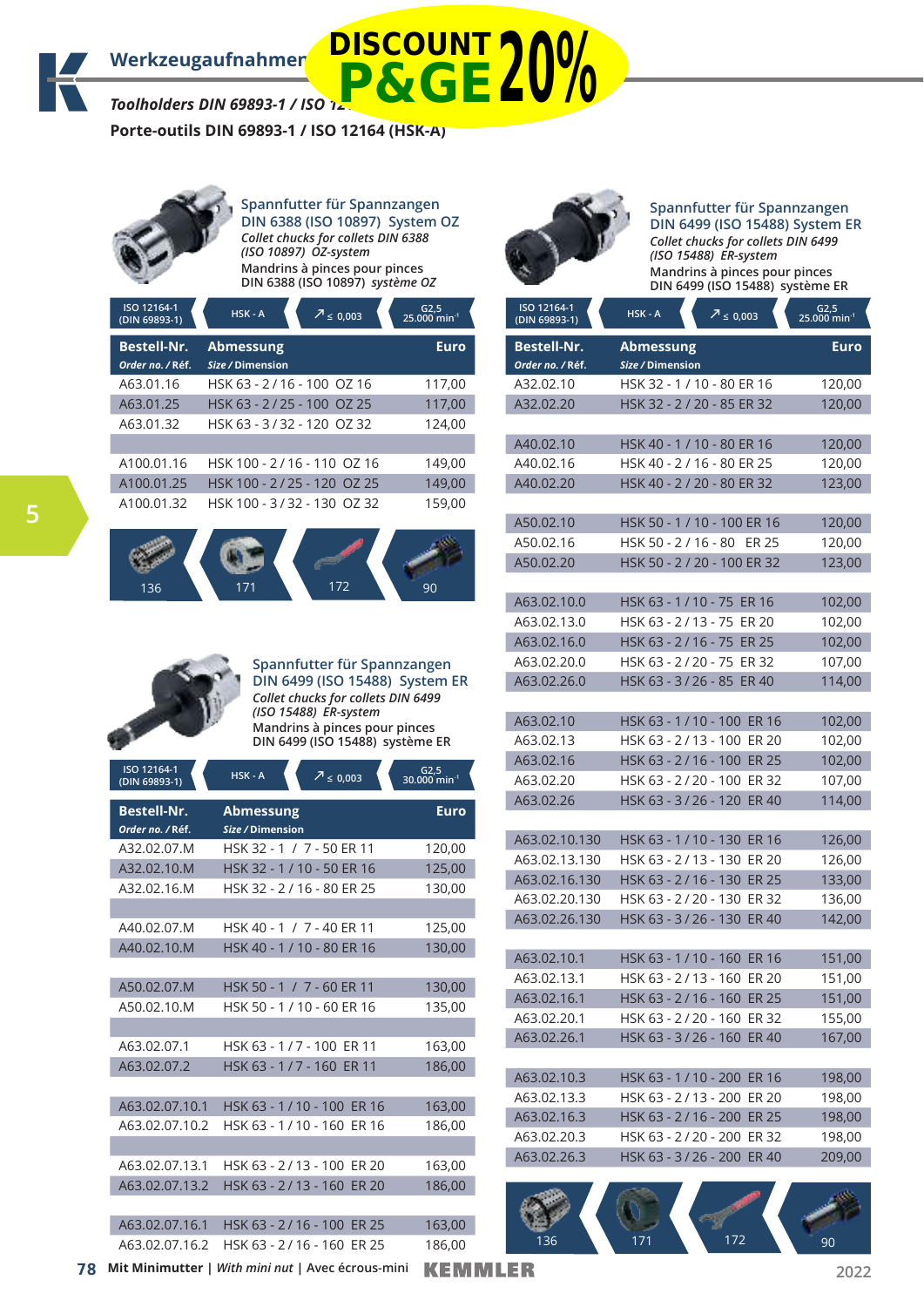# *Toolholders DIN 69893-1 / ISO 12164 (Hs.* **P&GE20%**

# **Porte-outils DIN 69893-1 / ISO 12164 (HSK-A)**



**Spannfutter für Spannzangen DIN 6499 (ISO 15488) System ER** *Collet chucks for collets DIN 6499 (ISO 15488) ER-system* **Mandrins à pinces pour pinces DIN 6499 (ISO 15488) système ER**

| Euro   |
|--------|
| 130,00 |
| 130,00 |
| 130,00 |
| 135,00 |
|        |
| 157,00 |
| 157,00 |
| 157,00 |
| 157,00 |
|        |
| 284,00 |
| 284,00 |
| 293,00 |
| 312,00 |
|        |





# **Spannfutter für Spannzangen System KPS** *Collet chucks for collets*

*KPS-system* **Mandrins à pinces pour pinces système KPS**

| ISO 12164-1<br>(DIN 69893-1)           | HSK-A<br>$\frac{7}{2} \le 0,003$     | G2,5<br>30.000 min <sup>-1</sup> |
|----------------------------------------|--------------------------------------|----------------------------------|
| <b>Bestell-Nr.</b><br>Order no. / Réf. | <b>Abmessung</b><br>Size / Dimension | Euro                             |
| A40.03.10                              | HSK 40 - 1 / 10 - 75 KPS 10          | 130,00                           |
| A40.03.16                              | HSK 40 - 4 / 16 - 80 KPS 16          | 135,00                           |
|                                        |                                      |                                  |
| A50.03.10                              | HSK 50 - 1/10 - 60 KPS 10            | 130,00                           |
| A50.03.16                              | HSK 50 - 4 / 16 - 80 KPS 16          | 135,00                           |
|                                        |                                      |                                  |
| A63.03.10                              | HSK 63 - 1/10 - 100 KPS 10           | 147,00                           |
| A63.03.16                              | HSK 63 - 4/16 - 120 KPS 16           | 155,00                           |
| A63.03.10.2                            | HSK 63 - 1/10 - 160 KPS 10           | 209,00                           |
| A63.03.16.2                            | HSK 63 - 4 / 16 - 160 KPS 16         | 209,00                           |
|                                        |                                      |                                  |





### **Hochleistungs-Kraftspannfutter System HKS** *High Performance Milling Chuck HKS-system*

**Mandrin de serrage à haute performance système HKS**

| ISO 12164-1<br>(DIN 69893-1)                | $HSK - A$ | $\overline{2} \leq 0.003$            | $G6,3$<br>15.000 min <sup>-1</sup> |  |
|---------------------------------------------|-----------|--------------------------------------|------------------------------------|--|
| <b>Bestell-Nr.</b><br>Order no. / Référence |           | <b>Abmessung</b><br>Size / Dimension |                                    |  |
| A63.64.20                                   |           | HSK 63 - 20 - 95                     | 338,00                             |  |
| A63.64.25                                   |           | HSK 63 - 25 - 100                    | 343,00                             |  |
| A63.64.32                                   |           | HSK 63 - 32 - 110                    |                                    |  |
|                                             |           |                                      |                                    |  |
| A100.64.20                                  |           | HSK 100 - 20 - 105                   | 417,00                             |  |
| A100.64.25                                  |           | HSK 100 - 25 - 105                   | 431,00                             |  |
| A100.64.32                                  |           | HSK 100 - 32 - 105                   | 440.00                             |  |





**Präzisions-Spannzangenfutter ER für Spannzangen DIN 6499 (ISO 15488) System ER** *Precision collet chuck ER for collets DIN 6499 (ISO 15488) ER-system* **Mandrin à pinces ER de précisionpour pinces DIN 6499 (ISO 15488) système ER**

| ISO 12164-1<br>(DIN 69893-1)           | $HSK - A$<br>$7 \le 0,003$                             | G2,5<br>25.000 min <sup>-1</sup> |
|----------------------------------------|--------------------------------------------------------|----------------------------------|
| <b>Bestell-Nr.</b><br>Order no. / Réf. | <b>Abmessung</b><br>Size / Dimension                   | <b>Euro</b>                      |
| A40.P2.20.070                          | HSK 40 - 2 / 20 - 70 ER 32                             | 125,00                           |
| A50.P2.20.080                          | HSK 50 - 2 / 20 - 80 ER 32                             | 138,00                           |
| A63.P2.20.080<br>A63.P2.20.100         | HSK 63 - 2/20 - 80 ER 32<br>HSK 63 - 2/20 - 100 ER 32  | 99,00<br>109,00                  |
| A63.P2.20.125<br>A63.P2.20.150         | HSK 63 - 2/20 - 125 ER 32<br>HSK 63 - 2/20 - 150 ER 32 | 119,00<br>131,00                 |
| A63.P2.20.200                          | HSK 63 - 2/20 - 200 ER 32                              | 146,00                           |
| A100.P2.20.100                         | HSK 100 - 2/20 - 100 ER 32                             | 256,00                           |
| A100.P2.20.125                         | HSK 100 - 2/20 - 125 ER 32                             | 272,00                           |
| A100.P2.20.150                         | HSK 100 - 2 / 20 - 150<br>ER 32                        | 288,00                           |
| A100.P2.20.200                         | HSK 100 - 2/20 - 200 ER 32                             | 320,00                           |

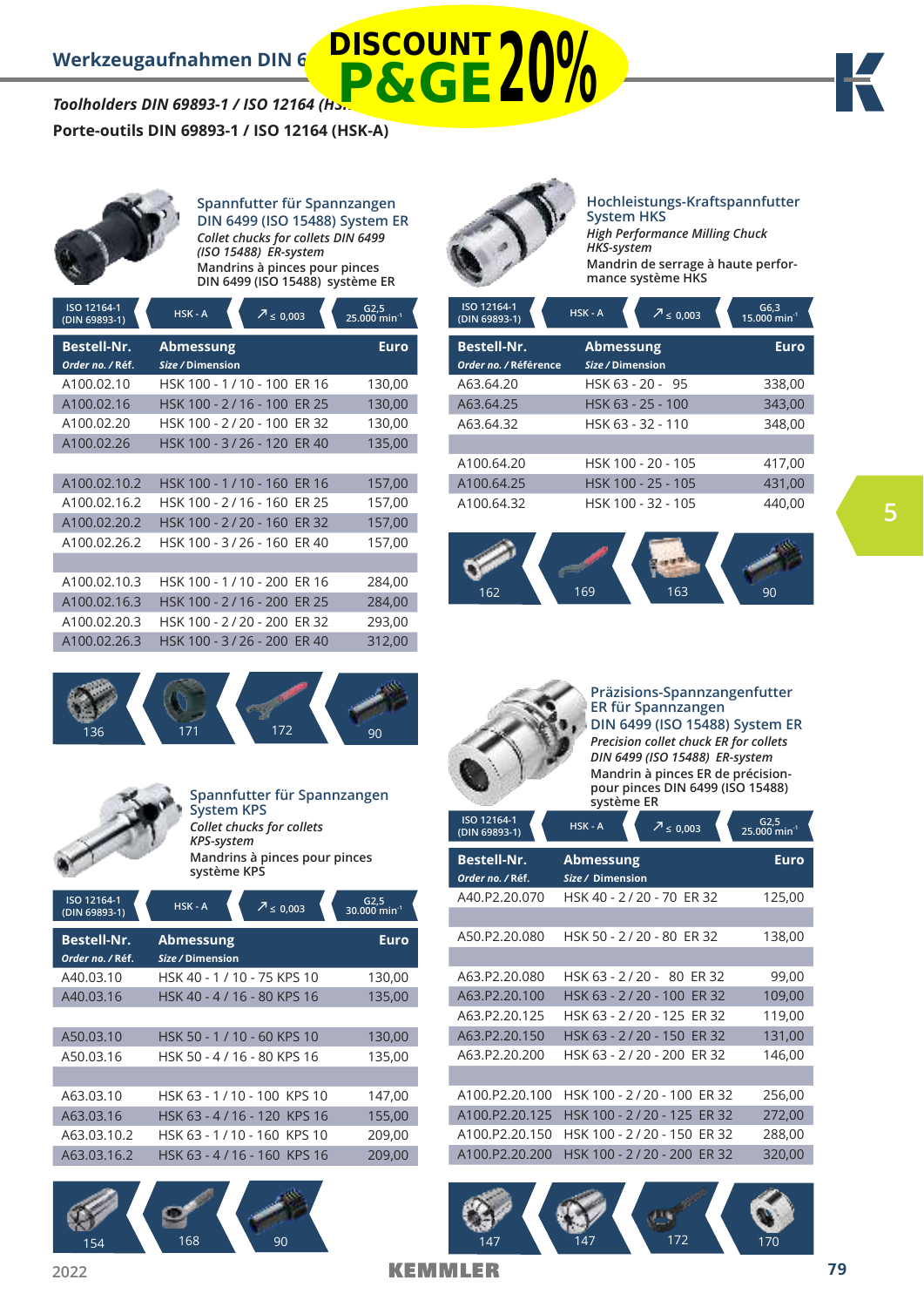*Toolholders DIN 69893-1 / ISO 12164 (HSK-A)*

**Porte-outils DIN 69893-1 / ISO 12164 (HSK-A)**



**Fräseraufnahmen DIN 6359 für Zylinderschäfte DIN 1835-B** *End mill holders DIN 6359 for end mills DIN 1835-B* **Porte-fraises DIN 6359 pour queues cylindriques DIN 1835-B**

**P&GE20%**

| ISO 12164-1<br>(DIN 69893-1)                  | HSK-A<br>$2 \le 0,003$        | $\frac{62,5}{25.000}$ min <sup>-1</sup> |
|-----------------------------------------------|-------------------------------|-----------------------------------------|
| <b>Bestell - Nr.</b><br>Order no. / Référence | Abmessung<br>Size / Dimension | <b>Euro</b>                             |
| A32.04.06                                     | HSK 32 - 06 - 60              | 109,00                                  |
| A32.04.08                                     | HSK 32 - 08 - 60              | 109,00                                  |
| A32.04.10                                     | HSK 32 - 10 - 65              | 109,00                                  |
| A32.04.12                                     | HSK 32 - 12 - 70              | 109,00                                  |
| A32.04.14                                     | HSK 32 - 14 - 75              | 109,00                                  |
| A32.04.16                                     | HSK 32 - 16 - 75              | 109,00                                  |
| A32.04.20                                     | HSK 32 - 20 - 90              | 109,00                                  |
|                                               |                               |                                         |
| A40.04.06                                     | HSK 40 - 06 - 60              | 112,00                                  |
| A40.04.08                                     | HSK 40 - 08 - 60              | 112,00                                  |
| A40.04.10                                     | HSK 40 - 10 - 60              | 112,00                                  |
| A40.04.12                                     | HSK 40 - 12 - 70              | 112,00                                  |
| A40.04.14                                     | HSK 40 - 14 - 75              | 112,00                                  |
| A40.04.16                                     | HSK 40 - 16 - 75              | 112,00                                  |
| A40.04.18                                     | HSK 40 - 18 - 85              | 112,00                                  |
| A40.04.20                                     | HSK 40 - 20 - 85              | 112,00                                  |
| A40.04.25                                     | HSK 40 - 25 - 100             | 122,00                                  |
| A40.04.32                                     | HSK 40 - 32 - 105             | 125,00                                  |
|                                               |                               |                                         |
| A50.04.06                                     | HSK 50 - 06 - 65              | 115,00                                  |
| A50.04.08                                     | HSK 50 - 08 - 65              | 115,00                                  |
| A50.04.10                                     | HSK 50 - 10 - 65              | 115,00                                  |
| A50.04.12                                     | HSK 50 - 12 - 80              | 115,00                                  |
| A50.04.14                                     | HSK 50 - 14 - 80              | 115,00                                  |
| A50.04.16                                     | HSK 50 - 16 - 80              | 115,00                                  |
| A50.04.18                                     | HSK 50 - 18 - 80              | 115,00                                  |
| A50.04.20                                     | HSK 50 - 20 - 80              | 115,00                                  |
| A50.04.25                                     | HSK 50 - 25 - 110             | 125,00                                  |
| A50.04.32                                     | HSK 50 - 32 - 110             | 130,00                                  |





#### **Fräseraufnahmen DIN 6359 für Zylinderschäfte DIN 1835-B** *End mill holders DIN 6359 for end mills DIN 1835-B* **Porte-fraises DIN 6359 pour queues cylindriques DIN 1835-B**

| ISO 12164-1<br>(DIN 69893-1) | HSK-A<br>$\sqrt{2} \leq 0,003$ | $G2,5$<br>25.000 min <sup>-1</sup> |
|------------------------------|--------------------------------|------------------------------------|
| <b>Bestell-Nr.</b>           | <b>Abmessung</b>               | Euro                               |
| Order no. / Référence        | Size / Dimension               |                                    |
| A63.04.06                    | HSK 63 - 06 - 65               | 110,00                             |
| A63.04.08                    | HSK 63 - 08 - 65               | 102,00                             |
| A63.04.10                    | HSK 63 - 10 - 65               | 102,00                             |
| A63.04.12                    | HSK 63 - 12 - 80               | 102,00                             |
| A63.04.14                    | HSK 63 - 14 - 80               | 102,00                             |
| A63.04.16                    | HSK 63 - 16 - 80               | 102,00                             |
| A63.04.18                    | HSK 63 - 18 - 80               | 102,00                             |
| A63.04.20                    | HSK 63 - 20 - 80               | 102,00                             |
| A63.04.25                    | HSK 63 - 25 - 110              | 108,00                             |
| A63.04.32                    | HSK 63 - 32 - 110              | 115,00                             |
| A63.04.40                    | HSK 63 - 40 - 125              | 144,00                             |
|                              |                                |                                    |
| A63.04.06.1                  | HSK 63 - 06 - 100              | 128,00                             |
| A63.04.08.1                  | HSK 63 - 08 - 100              | 123,00                             |
| A63.04.10.1                  | HSK 63 - 10 - 100              | 123,00                             |
| A63.04.12.1                  | HSK 63 - 12 - 100              | 123,00                             |
| A63.04.14.1                  | HSK 63 - 14 - 100              | 123,00                             |
| A63.04.16.1                  | HSK 63 - 16 - 100              | 123,00                             |
| A63.04.18.1                  | HSK 63 - 18 - 100              | 123,00                             |
| A63.04.20.1                  | HSK 63 - 20 - 100              | 123,00                             |
|                              |                                |                                    |
| A63.04.06.130                | HSK 63 - 06 - 130              | 133,00                             |
| A63.04.08.130                | HSK 63 - 08 - 130              | 133,00                             |
| A63.04.10.130                | HSK 63 - 10 - 130              | 133,00                             |
| A63.04.12.130                | HSK 63 - 12 - 130              | 133,00                             |
| A63.04.14.130                | HSK 63 - 14 - 130              | 133,00                             |
| A63.04.16.130                | HSK 63 - 16 - 130              | 133,00                             |
| A63.04.18.130                | HSK 63 - 18 - 130              | 133,00                             |
| A63.04.20.130                | HSK 63 - 20 - 130              | 133,00                             |
|                              |                                |                                    |
| A63.04.06.2                  | HSK 63 - 06 - 160              | 144,00                             |
| A63.04.08.2                  | HSK 63 - 08 - 160              | 144,00                             |
| A63.04.10.2                  | HSK 63 - 10 - 160              | 144,00                             |
| A63.04.12.2                  | HSK 63 - 12 - 160              | 144 00                             |
| A63.04.14.2                  | HSK 63 - 14 - 160              | 144,00                             |
| A63.04.16.2                  | HSK 63 - 16 - 160              | 144,00                             |
| A63.04.18.2                  | HSK 63 - 18 - 160              | 144,00                             |
| A63.04.20.2                  | HSK 63 - 20 - 160              | 144,00                             |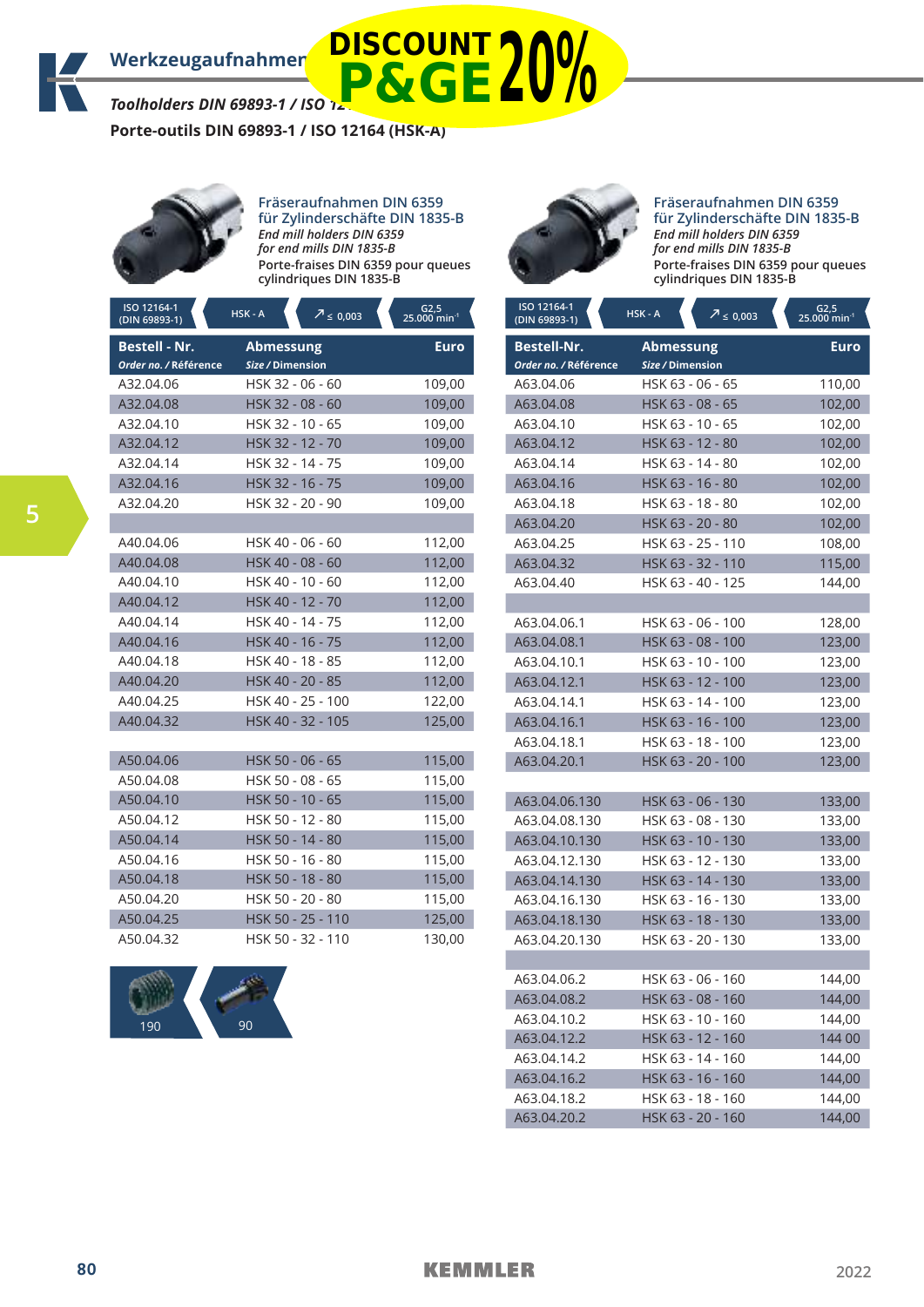# *Toolholders DIN 69893-1 / ISO 12164 (Hs.* **DISCOUNT P&GE20%**

**Porte-outils DIN 69893-1 / ISO 12164 (HSK-A)**



**Fräseraufnahmen DIN 6359 für Zylinderschäfte DIN 1835-B** *End mill holders DIN 6359 for end mills DIN 1835-B* **Porte-fraises DIN 6359 pour queues cylindriques DIN 1835-B**

| ISO 12164-1<br>$(DIN 69893-1)$              | HSK-A<br>$\sqrt{2} \le 0,003$ | G2,5<br>$25.000$ min <sup>-1</sup> |
|---------------------------------------------|-------------------------------|------------------------------------|
| <b>Bestell-Nr.</b><br>Order no. / Référence | Abmessung<br>Size / Dimension | Euro                               |
| A100.04.06                                  | HSK 100 - 06 - 80             | 146,00                             |
| A100.04.08                                  | HSK 100 - 08 - 80             | 139,00                             |
| A100.04.10                                  | HSK 100 - 10 - 80             | 139,00                             |
| A100.04.12                                  | HSK 100 - 12 - 80             | 139,00                             |
| A100.04.14                                  | HSK 100 - 14 - 80             | 139,00                             |
| A100.04.16                                  | HSK 100 - 16 - 100            | 139,00                             |
| A100.04.18                                  | HSK 100 - 18 - 100            | 139,00                             |
| A100.04.20                                  | HSK 100 - 20 - 100            | 139,00                             |
| A100.04.25                                  | HSK 100 - 25 - 100            | 150,00                             |
| A100.04.32                                  | HSK 100 - 32 - 100            | 157,00                             |
| A100.04.40                                  | HSK 100 - 40 - 105            | 183,00                             |
|                                             |                               |                                    |
| A100.04.06.2                                | HSK 100 - 06 - 160            | 262,00                             |
| A100.04.08.2                                | HSK 100 - 08 - 160            | 254,00                             |
| A100.04.10.2                                | HSK 100 - 10 - 160            | 254,00                             |
| A100.04.12.2                                | HSK 100 - 12 - 160            | 254,00                             |
| A100.04.14.2                                | HSK 100 - 14 - 160            | 254,00                             |
| A100.04.16.2                                | HSK 100 - 16 - 160            | 254,00                             |
| A100.04.18.2                                | HSK 100 - 18 - 160            | 254,00                             |
| A100.04.20.2                                | HSK 100 - 20 - 160            | 254,00                             |
| A100.04.25.2                                | HSK 100 - 25 - 160            | 262,00                             |
| A100.04.32.2                                | HSK 100 - 32 - 160            | 276,00                             |
| A100.04.40.2                                | HSK 100 - 40 - 160            | 289,00                             |



### **Fräseraufnahmen DIN 6359 mit Kühlkanälen für Zylinderschäfte DIN 1835-B**

*End mill holders DIN 6359 with coolant channels for end mills DIN 1835-B* **Porte-fraises DIN 6359 avec canaux d'arrosage pour queues cylindriques DIN 1835-B**

| ISO 12164-1<br>(DIN 69893-1)                | HSK-A                                | $\sqrt{2} \leq 0,003$ | $G2,5$<br>25.000 min <sup>-1</sup> |
|---------------------------------------------|--------------------------------------|-----------------------|------------------------------------|
| <b>Bestell-Nr.</b><br>Order no. / Référence | <b>Abmessung</b><br>Size / Dimension |                       | <b>Euro</b>                        |
| A63.04.06.K                                 |                                      | HSK 63 - 06 - 65      | 123,00                             |
| A63.04.08.K                                 |                                      | HSK 63 - 08 - 65      | 116,00                             |
| A63.04.10.K                                 |                                      | HSK 63 - 10 - 65      | 116,00                             |
| A63.04.12.K                                 |                                      | HSK 63 - 12 - 80      | 116,00                             |
| A63.04.14.K                                 |                                      | HSK 63 - 14 - 80      | 116,00                             |
| A63.04.16.K                                 |                                      | HSK 63 - 16 - 80      | 116,00                             |
| A63.04.18.K                                 |                                      | HSK 63 - 18 - 80      | 116,00                             |
| A63.04.20.K                                 |                                      | HSK 63 - 20 - 80      | 116,00                             |
| A63.04.25.K                                 |                                      | HSK 63 - 25 - 110     | 137,00                             |
| A63.04.32.K                                 |                                      | HSK 63 - 32 - 110     | 144,00                             |
| A63.04.40.K                                 |                                      | HSK 63 - 40 - 125     | 157,00                             |
|                                             |                                      |                       |                                    |
| A63.04.06.1.K                               |                                      | HSK 63 - 06 - 100     | 132,00                             |
| A63.04.08.1.K                               |                                      | HSK 63 - 08 - 100     | 132,00                             |
| A63.04.10.1.K                               |                                      | HSK 63 - 10 - 100     | 132,00                             |
| A63.04.12.1.K                               |                                      | HSK 63 - 12 - 100     | 132,00                             |
| A63.04.14.1.K                               |                                      | HSK 63 - 14 - 100     | 132,00                             |
| A63.04.16.1.K                               |                                      | HSK 63 - 16 - 100     | 132,00                             |
| A63.04.18.1.K                               |                                      | HSK 63 - 18 - 100     | 132,00                             |
| A63.04.20.1.K                               |                                      | HSK 63 - 20 - 100     | 132,00                             |
|                                             |                                      |                       |                                    |
| A63.04.06.130.K                             |                                      | HSK 63 - 06 - 130     | 158,00                             |
| A63.04.08.130.K                             |                                      | HSK 63 - 08 - 130     | 152,00                             |
| A63.04.10.130.K                             |                                      | HSK 63 - 10 - 130     | 152,00                             |
| A63.04.12.130.K                             |                                      | HSK 63 - 12 - 130     | 152,00                             |
| A63.04.14.130.K                             |                                      | HSK 63 - 14 - 130     | 152,00                             |
| A63.04.16.130.K                             |                                      | HSK 63 - 16 - 130     | 152,00                             |
| A63.04.18.130.K                             |                                      | HSK 63 - 18 - 130     | 152,00                             |
| A63.04.20.130.K                             |                                      | HSK 63 - 20 - 130     | 152,00                             |
|                                             |                                      |                       |                                    |
| A100.04.06.K                                |                                      | HSK 100 - 06 - 80     | 163,00                             |
| A100.04.08.K                                |                                      | HSK 100 - 08 - 80     | 157,00                             |
| A100.04.10.K                                |                                      | HSK 100 - 10 - 80     | 157,00                             |
| A100.04.12.K                                |                                      | HSK 100 - 12 - 80     | 157,00                             |
| A100.04.14.K                                |                                      | HSK 100 - 14 - 80     | 157,00                             |
| A100.04.16.K                                |                                      | HSK 100 - 16 - 100    | 157,00                             |
| A100.04.18.K                                |                                      | HSK 100 - 18 - 100    | 157,00                             |
| A100.04.20.K                                |                                      | HSK 100 - 20 - 100    | 157,00                             |
| A100.04.25.K                                |                                      | HSK 100 - 25 - 100    | 181,00                             |
| A100.04.32.K                                |                                      | HSK 100 - 32 - 100    | 192,00                             |
| A100.04.40.K                                |                                      | HSK 100 - 40 - 105    | 203,00                             |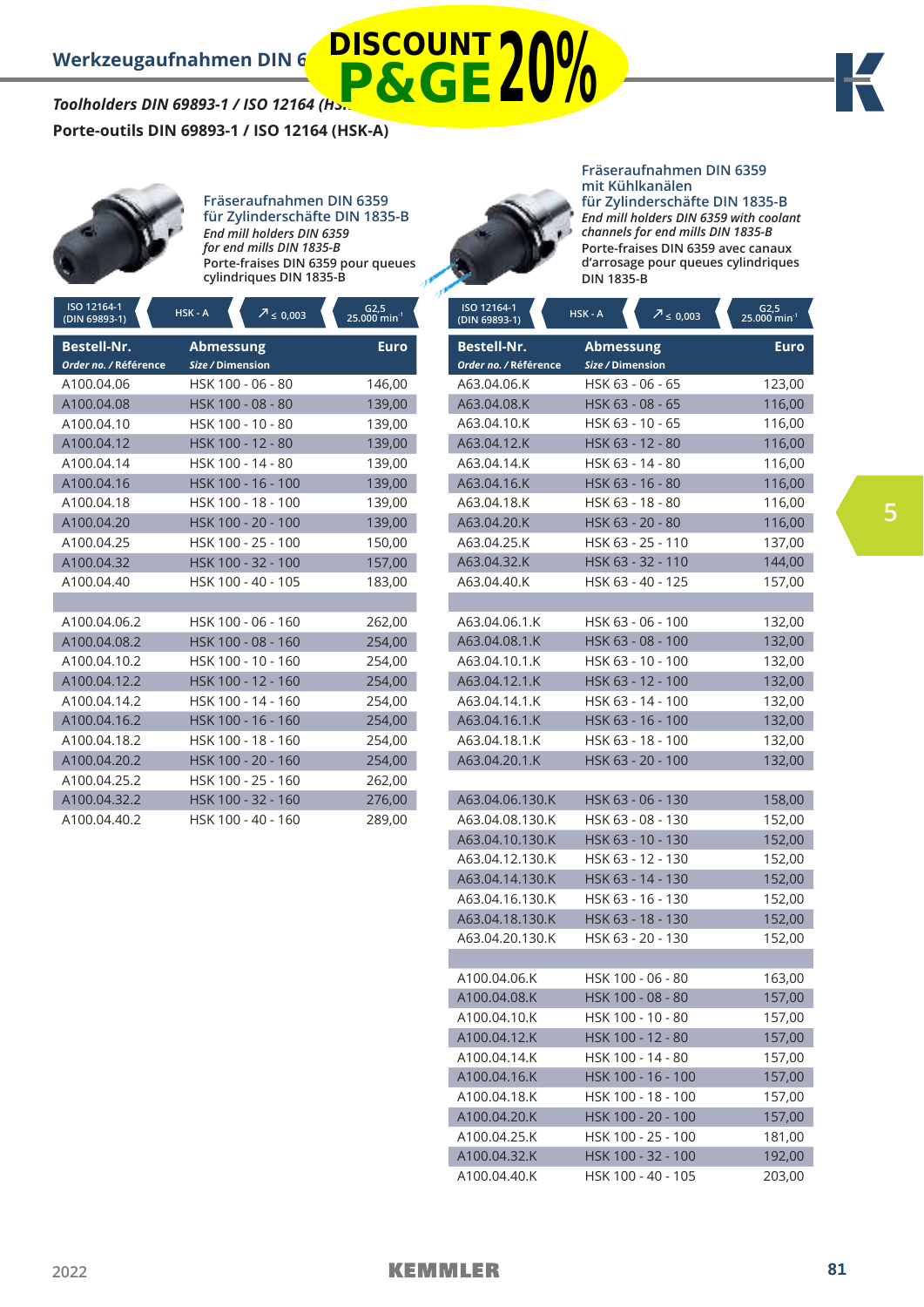*Toolholders DIN 69893-1 / ISO 12164 (HSK-A)* **P&GE20%**

**Porte-outils DIN 69893-1 / ISO 12164 (HSK-A)**



**Fräseraufnahmen DIN 6359 für Zylinderschäfte DIN 1835-E Whistle Notch** *End mill holders DIN 6359 for end mills DIN 1835-E Whistle Notch* **Porte-fraises DIN 6359 pour queues cylindriques DIN 1835-E Whistle Notch** 

| ISO 12164-1<br>(DIN 69893-1)                | $HSK - A$<br>$\sqrt{2} \le 0,003$    | $G2,5$<br>25.000 min <sup>-1</sup> |
|---------------------------------------------|--------------------------------------|------------------------------------|
| <b>Bestell-Nr.</b><br>Order no. / Référence | <b>Abmessung</b><br>Size / Dimension | Euro                               |
| A63.05.06                                   | HSK 63 - 06 - 80                     | 113,00                             |
| A63.05.08                                   | HSK 63 - 08 - 80                     | 107,00                             |
| A63.05.10                                   | HSK 63 - 10 - 80                     | 107,00                             |
| A63.05.12                                   | HSK 63 - 12 - 90                     | 107,00                             |
| A63.05.14                                   | HSK 63 - 14 - 90                     | 107,00                             |
| A63.05.16                                   | HSK 63 - 16 - 100                    | 107,00                             |
| A63.05.18                                   | HSK 63 - 18 - 100                    | 107,00                             |
| A63.05.20                                   | HSK 63 - 20 - 100                    | 107,00                             |
| A63.05.25                                   | HSK 63 - 25 - 110                    | 124,00                             |
| A63.05.32                                   | HSK 63 - 32 - 110                    | 132,00                             |
|                                             |                                      |                                    |
| A100.05.06                                  | HSK 100 - 06 - 90                    | 153,00                             |
| A100.05.08                                  | HSK 100 - 08 - 90                    | 147,00                             |
| A100.05.10                                  | HSK 100 - 10 - 90                    | 147,00                             |
| A100.05.12                                  | HSK 100 - 12 - 100                   | 147,00                             |
| A100.05.14                                  | HSK 100 - 14 - 100                   | 147,00                             |
| A100.05.16                                  | HSK 100 - 16 - 100                   | 147,00                             |
| A100.05.18                                  | HSK 100 - 18 - 100                   | 147,00                             |
| A100.05.20                                  | HSK 100 - 20 - 110                   | 147,00                             |
| A100.05.25                                  | HSK 100 - 25 - 120                   | 172,00                             |
| A100.05.32                                  | HSK 100 - 32 - 120                   | 181,00                             |
| A100.05.40                                  | HSK 100 - 40 - 120                   | 194,00                             |



### **Fräsaufnahme für Einschraubfräser** *Milling arbors for screw-in cutters* **Porte-fraises pour fraises à queue filetée**

| ISO 12164-1<br>(DIN 69893-1) | HSK-A<br>$7 \le 0,003$ | G2,5<br>$25.000$ min <sup>-1</sup> |
|------------------------------|------------------------|------------------------------------|
| <b>Bestell-Nr.</b>           | <b>Abmessung</b>       | <b>Euro</b>                        |
| Order no. / Référence        | Size / Dimension       |                                    |
| A63.06.06                    | HSK 63 - M6 - 51       | 168,00                             |
| A63.06.08                    | HSK 63 - M8 - 51       | 168,00                             |
| A63.06.08.1                  | HSK 63 - M8 - 76       | 183,00                             |
| A63.06.08.2                  | HSK 63 - M8 - 101      | 199,00                             |
| A63.06.10                    | HSK 63 - M10 - 51      | 168,00                             |
| A63.06.10.1                  | HSK 63 - M10 - 76      | 188,00                             |
| A63.06.10.3                  | HSK 63 - M10 - 126     | 228,00                             |
| A63.06.10.5                  | HSK 63 - M10 - 176     | 272,00                             |
| A63.06.12                    | HSK 63 - M12 - 51      | 168,00                             |
| A63.06.12.1                  | HSK 63 - M12 - 76      | 188,00                             |
| A63.06.12.2                  | HSK 63 - M12 - 101     | 207,00                             |
| A63.06.12.3                  | HSK 63 - M12 - 126     | 228,00                             |
| A63.06.12.5                  | HSK 63 - M12 - 176     | 272,00                             |
| A63.06.16                    | HSK 63 - M16 - 51      | 168,00                             |
| A63.06.16.1                  | HSK 63 - M16 - 76      | 188,00                             |
| A63.06.16.2                  | HSK 63 - M16 - 101     | 207,00                             |
| A63.06.16.3                  | HSK 63 - M16 - 126     | 228,00                             |
| A63.06.16.5                  | HSK 63 - M16 - 176     | 272,00                             |
|                              |                        |                                    |
| A100.06.08.1                 | HSK 100 - M8 - 79      | 236,00                             |
| A100.06.10.1                 | HSK 100 - M10 - 79     | 236,00                             |
| A100.06.10.3                 | HSK 100 - M10 - 129    | 287,00                             |
| A100.06.10.5                 | HSK 100 - M10 - 179    | 340,00                             |
| A100.06.12.1                 | HSK 100 - M12 - 79     | 236,00                             |
| A100.06.12.3                 | HSK 100 - M12 - 129    | 287,00                             |
| A100.06.12.5                 | HSK 100 - M12 - 179    | 340,00                             |
| A100.06.16.1                 | HSK 100 - M16 - 79     | 236,00                             |
| A100.06.16.3                 | HSK 100 - M16 - 129    | 287,00                             |
| A100.06.16.5                 | HSK 100 - M16 - 179    | 340,00                             |



**Reduzierhülse für PSK-Schaft** *Reducing adapter for PSK-shank* **Douille de réduction pour queues PSK**

| ISO 12164-1<br>(DIN 69893-1)                | HSK-A                                | $7 \le 0.003$        | $G6,3$<br>15.000 min <sup>-1</sup> |
|---------------------------------------------|--------------------------------------|----------------------|------------------------------------|
| <b>Bestell-Nr.</b><br>Order no. / Référence | <b>Abmessung</b><br>Size / Dimension |                      | <b>Euro</b>                        |
| A63.09.C3                                   |                                      | HSK 63 - PSK 32 - 75 | 390,00                             |
| A63.09.C4                                   |                                      | HSK 63 - PSK 40 - 80 | 390,00                             |
| A63.09.C5                                   |                                      | HSK 63 - PSK 50 - 90 | 390.00                             |



**Bohrerhalter für Wendeplattenbohrer E1** *Boring holder for drills with indexable inserts E1* **Porte foret pour forets à plaquettes réversibles E1**

| ISO 12164-1<br>(DIN 69893-1)                | HSK-A                                | $\sqrt{2} \leq 0.003$ | $G6,3$<br>15.000 min <sup>-1</sup> |
|---------------------------------------------|--------------------------------------|-----------------------|------------------------------------|
| <b>Bestell-Nr.</b><br>Order no. / Référence | <b>Abmessung</b><br>Size / Dimension |                       | <b>Euro</b>                        |
| A63.51.20                                   | HSK 63 - 20 - 80                     |                       | 136,00                             |
| A63.51.25                                   | HSK 63 - 25 - 90                     |                       | 136,00                             |
| A63.51.32                                   | HSK 63 - 32 - 90                     |                       | 136,00                             |
| A63.51.40                                   | HSK 63 - 40 - 105                    |                       | 145,00                             |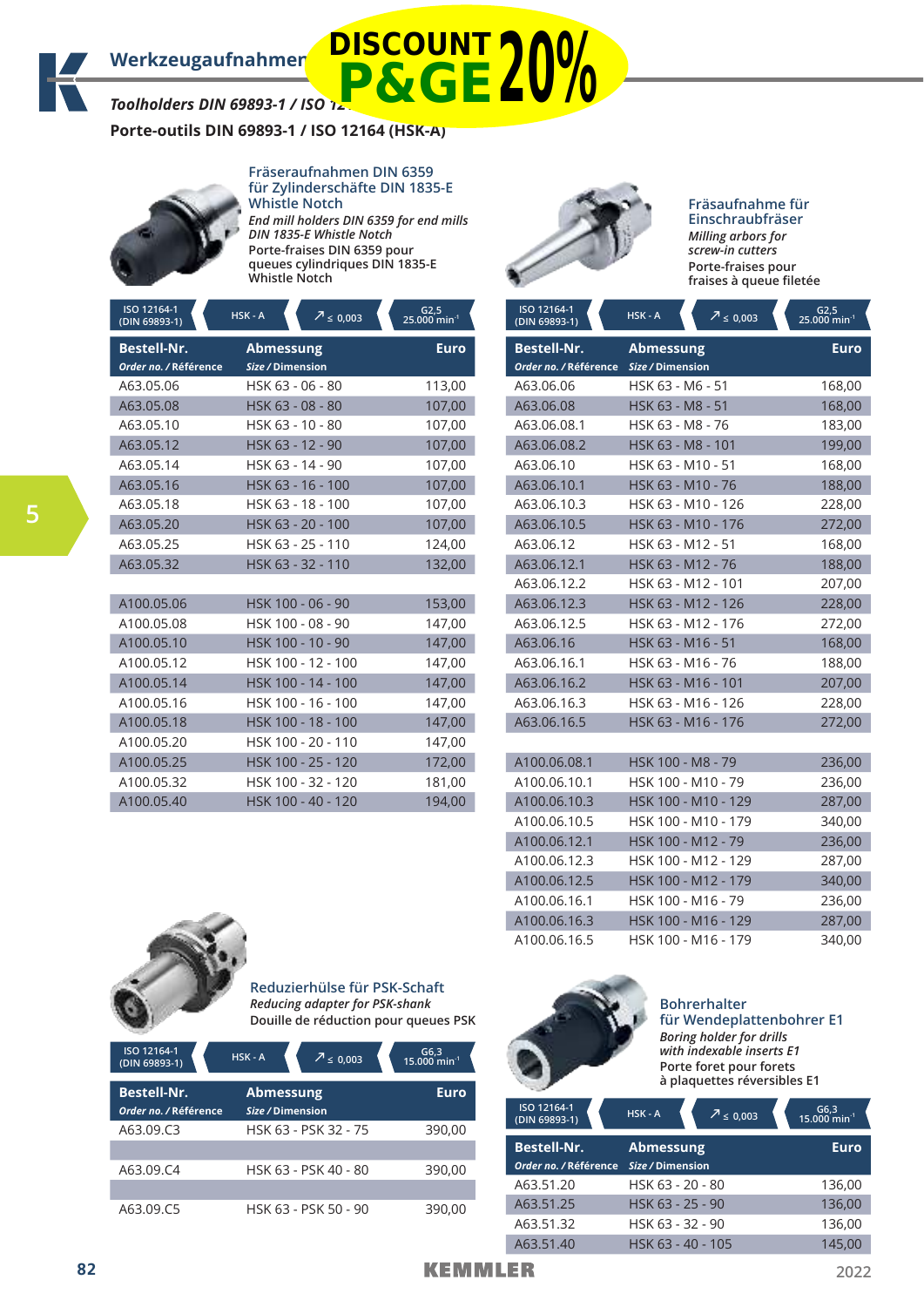# *Toolholders DIN 69893-1 / ISO 12164 (Hs.* **DISCOUNT P&GE20%**



**Porte-outils DIN 69893-1 / ISO 12164 (HSK-A)**



# **Kombi-Aufsteckfräserdorne DIN 6358**

*Combi shell mill holders DIN 6358* **Porte-fraises à double usage DIN 6358**

| ISO 12164-1<br>(DIN 69893-1)                | HSK-A<br>$\sqrt{2} \leq 0.005$       | $G6,3$<br>15.000 min <sup>-1</sup> |
|---------------------------------------------|--------------------------------------|------------------------------------|
| <b>Bestell-Nr.</b><br>Order no. / Référence | <b>Abmessung</b><br>Size / Dimension | <b>Euro</b>                        |
| A32.10.16                                   | HSK 32 - 16 - 55                     | 118,00                             |
| A32.10.22                                   | HSK 32 - 22 - 55                     | 121,00                             |
| A32.10.27                                   | HSK 32 - 27 - 65                     | 124,00                             |
|                                             |                                      |                                    |
| A40.10.16                                   | HSK 40 - 16 - 50                     | 121,00                             |
| A40.10.22                                   | HSK 40 - 22 - 50                     | 124,00                             |
| A40.10.27                                   | HSK 40 - 27 - 65                     | 127,00                             |
|                                             |                                      |                                    |
| A50.10.16                                   | HSK 50 - 16 - 50                     | 127,00                             |
| A50.10.22                                   | HSK 50 - 22 - 50                     | 133,00                             |
| A50.10.27                                   | HSK 50 - 27 - 65                     | 136,00                             |
| A50.10.32                                   | HSK 50 - 32 - 65                     | 145,00                             |
|                                             |                                      |                                    |
| A63.10.16                                   | HSK 63 - 16 - 60                     | 117,00                             |
| A63.10.22                                   | HSK 63 - 22 - 60                     | 117,00                             |
| A63.10.27                                   | HSK 63 - 27 - 60                     | 121,00                             |
| A63.10.32                                   | HSK 63 - 32 - 60                     | 129,00                             |
| A63.10.40                                   | HSK 63 - 40 - 70                     | 139,00                             |
|                                             |                                      |                                    |
| A63.10.16.1                                 | HSK 63 - 16 - 100                    | 139,00                             |
| A63.10.22.1                                 | HSK 63 - 22 - 100                    | 139,00                             |
| A63.10.27.1                                 | HSK 63 - 27 - 100                    | 143,00                             |
| A63.10.32.1                                 | HSK 63 - 32 - 100                    | 153,00                             |
|                                             |                                      |                                    |
| A100.10.16                                  | HSK 100 - 16 - 60                    | 149,00                             |
| A100.10.22                                  | HSK 100 - 22 - 60                    | 149,00                             |
| A100.10.27                                  | HSK 100 - 27 - 60                    | 152,00                             |
| A100.10.32                                  | HSK 100 - 32 - 60                    | 161,00                             |
| A100.10.40                                  | HSK 100 - 40 - 70                    | 175,00                             |





**Quernut-Aufsteckfräserdorne DIN 6357 mit vergrößerter Anlagefläche und Kühlkanalbohrungen an der Stirnseite** *Shell mill holders DIN 6357 with enlarged contact face and coolant exit bores on the end face* **Porte-fraises à trou lisse DIN 6357 avec face de contact élargie et conduits pour l'arrosage frontal**

| ISO 12164-1<br>$(DIN 69893-1)$ | HSK-A<br>$\sqrt{2} \leq 0,005$ | $G2,5$<br>25.000 min <sup>-1</sup> |
|--------------------------------|--------------------------------|------------------------------------|
| <b>Bestell-Nr.</b>             | <b>Abmessung</b>               | <b>Euro</b>                        |
| Order no. / Référence          | Size / Dimension               |                                    |
| A40.11.16                      | HSK 40 - 16 - 50               | 115,00                             |
| A40.11.22                      | HSK 40 - 22 - 50               | 116,00                             |
| A40.11.27                      | HSK 40 - 27 - 55               | 117,00                             |
|                                |                                |                                    |
| A50.11.16                      | HSK 50 - 16 - 50               | 116,00                             |
| A50.11.22                      | HSK 50 - 22 - 60               | 117,00                             |
| A50.11.27                      | HSK 50 - 27 - 60               | 118,00                             |
|                                |                                |                                    |
| A63.11.16                      | HSK 63 - 16 - 50               | 124,00                             |
| A63.11.22                      | HSK 63 - 22 - 50               | 124,00                             |
| A63.11.27                      | HSK 63 - 27 - 60               | 124,00                             |
| A63.11.32                      | HSK 63 - 32 - 60               | 129,00                             |
| A63.11.40                      | HSK 63 - 40 - 60               | 162,00                             |
|                                |                                |                                    |
| A63.11.16.1                    | HSK 63 - 16 - 100              | 151,00                             |
| A63.11.22.1                    | HSK 63 - 22 - 100              | 151,00                             |
| A63.11.27.1                    | HSK 63 - 27 - 100              | 151,00                             |
| A63.11.32.1                    | HSK 63 - 32 - 100              | 155,00                             |
| A63.11.40.1                    | HSK 63 - 40 - 100              | 192,00                             |
|                                |                                |                                    |
| A63.11.16.2                    | HSK 63 - 16 - 160              | 195,00                             |
| A63.11.22.2                    | HSK 63 - 22 - 160              | 195,00                             |
| A63.11.27.2                    | HSK 63 - 27 - 160              | 195,00                             |
| A63.11.32.2                    | HSK 63 - 32 - 160              | 202,00                             |
| A63.11.40.2                    | HSK 63 - 40 - 160              | 248,00                             |
|                                |                                |                                    |
| A100.11.16                     | HSK 100 - 16 - 50              | 157,00                             |
| A100.11.22                     | HSK 100 - 22 - 50              | 157,00                             |
| A100.11.27                     | HSK 100 - 27 - 50              | 157,00                             |
| A100.11.32                     | HSK 100 - 32 - 50              | 161,00                             |
| A100.11.40                     | HSK 100 - 40 - 70              | 183,00                             |
| A100.11.60                     | HSK 100 - 60 - 70              | 218,00                             |
|                                |                                |                                    |
| A100.11.16.1                   | HSK 100 - 16 - 100             | 180,00                             |
| A100.11.22.1                   | HSK 100 - 22 - 100             | 180,00                             |
| A100.11.27.1                   | HSK 100 - 27 - 100             | 180,00                             |
| A100.11.32.1                   | HSK 100 - 32 - 100             | 185,00                             |
| A100.11.40.1                   | HSK 100 - 40 - 100             | 192,00                             |
|                                |                                |                                    |
| A100.11.16.2                   | HSK 100 - 16 - 160             | 227,00                             |
| A100.11.22.2                   | HSK 100 - 22 - 160             | 227,00                             |
| A100.11.27.2                   | HSK 100 - 27 - 160             | 230,00                             |
| A100.11.32.2                   | HSK 100 - 32 - 160             | 237,00                             |
| A100.11.40.2                   | HSK 100 - 40 - 160             | 249,00                             |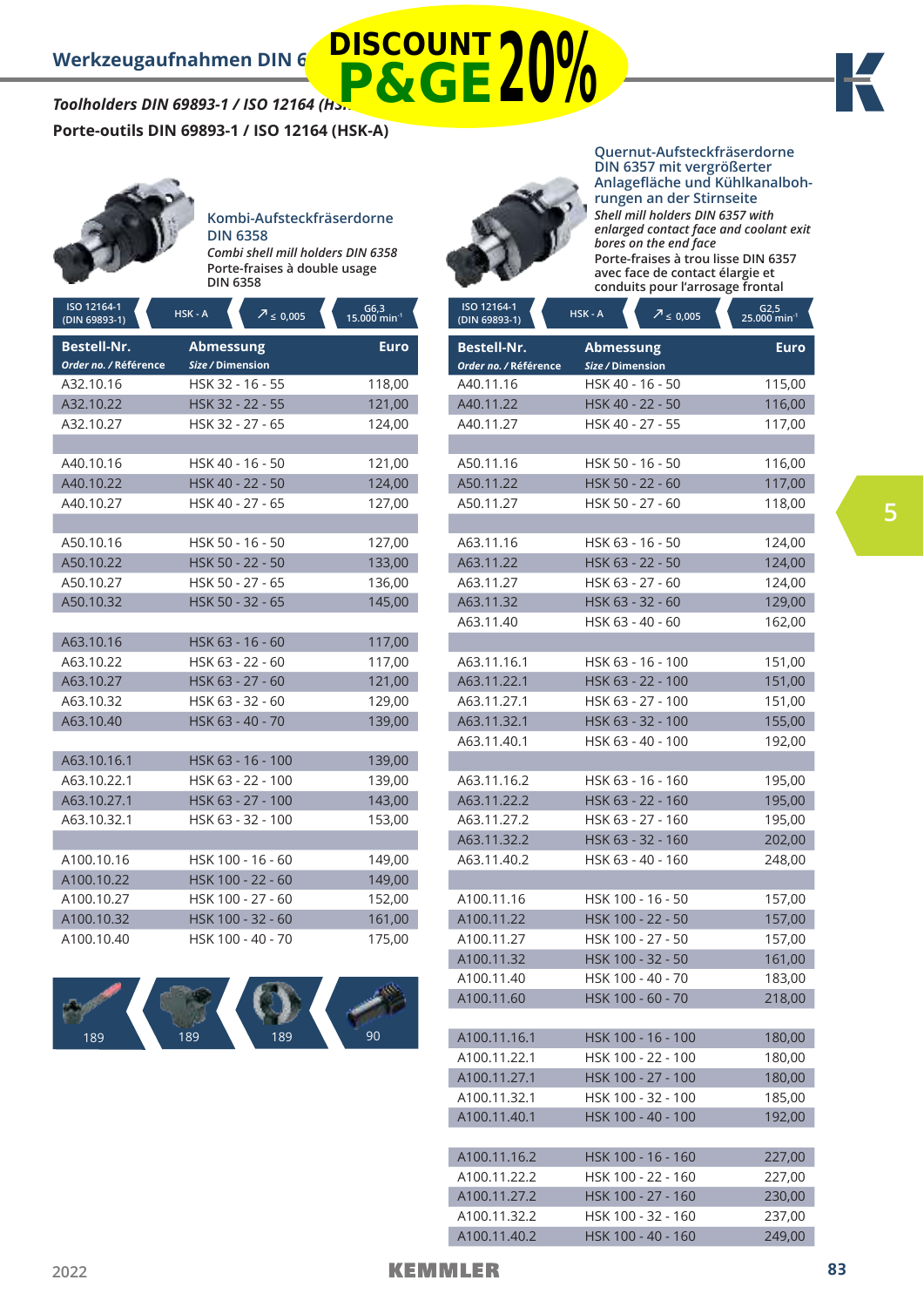*Toolholders DIN 69893-1 / ISO 12164 (HSK-A)*

**Porte-outils DIN 69893-1 / ISO 12164 (HSK-A)**



**Zwischenhülsen für MK mit Austreiblappen DIN 6383**  *Adaptor sleeves for MT with tang DIN 6383* **Douilles de réduction pour CM à tenon DIN 6383**

**P&GE20%**

| ISO 12164-1<br>(DIN 69893-1)                | $HSK - A$                            | $\sqrt{2}$ ≤ 0.005 | G6,3<br>15.000 min <sup>-1</sup> |
|---------------------------------------------|--------------------------------------|--------------------|----------------------------------|
| <b>Bestell-Nr.</b><br>Order no. / Référence | <b>Abmessung</b><br>Size / Dimension |                    | <b>Euro</b>                      |
| A63.07.01                                   |                                      | HSK 63 - 1 - 100   | 94,00                            |
| A63.07.02                                   |                                      | HSK 63 - 2 - 120   | 96,00                            |
| A63.07.03                                   |                                      | HSK 63 - 3 - 140   | 97.00                            |
| A63.07.04                                   |                                      | HSK 63 - 4 - 160   | 100,00                           |
|                                             |                                      |                    |                                  |
| A100.07.01                                  |                                      | HSK 100 - 1 - 110  | 132,00                           |
| A100.07.02                                  |                                      | HSK 100 - 2 - 120  | 135,00                           |
| A100.07.03                                  |                                      | HSK 100 - 3 - 150  | 137,00                           |
| A100.07.04                                  |                                      | HSK 100 - 4 - 170  | 144,00                           |
| A100.07.05                                  |                                      | HSK 100 - 5 - 200  | 153,00                           |
|                                             |                                      |                    |                                  |



### **Zwischenhülsen für MK mit Anzugsgewinde DIN 6364** *Adaptor sleeves for MT with drawbar thread DIN 6364* **Douilles de réduction pour CM avec filetage DIN 6364**

| ISO 12164-1<br>(DIN 69893-1)                | $HSK - A$<br>$\frac{7}{2} \leq 0.005$ | G6,3<br>15.000 min <sup>-1</sup> |
|---------------------------------------------|---------------------------------------|----------------------------------|
| <b>Bestell-Nr.</b><br>Order no. / Référence | <b>Abmessung</b><br>Size / Dimension  | Euro                             |
| A63.08.01                                   | HSK 63 - 1 - 100                      | 105,00                           |
| A63.08.02                                   | HSK 63 - 2 - 120                      | 105,00                           |
| A63.08.03                                   | HSK 63 - 3 - 140                      | 111,00                           |
| A63.08.04                                   | HSK 63 - 4 - 160                      | 122,00                           |
| A100.08.01                                  | HSK 100 - 1 - 110                     | 150,00                           |
| A100.08.02                                  | HSK 100 - 2 - 120                     | 150,00                           |
| A100.08.03                                  | HSK 100 - 3 - 150                     | 155,00                           |
| A100.08.04                                  | HSK 100 - 4 - 170                     | 161,00                           |
| A100.08.05                                  | HSK 100 - 5 - 200                     | 170,00                           |





**Gewindeschneid-Schnellwechselfutter mit Längenausgleich auf Druck und Zug**

*Quick change tapping chucks*  **with** *length compensation on compression and expansion* **Mandrins de taraudage à changement rapide avec compensation longitudinale à la compression et traction**

| ISO 12164-1<br>(DIN 69893-1)           | $HSK - A$                     |       |             |
|----------------------------------------|-------------------------------|-------|-------------|
| <b>Bestell-Nr.</b><br>Order no. / Réf. | Abmessung<br>Size / Dimension |       | <b>Euro</b> |
| A40.16.12                              | HSK 40 - M3 / M14             | Gr. 1 | 360,00      |
|                                        |                               |       |             |
| A50.16.12                              | HSK 50 - M3 / M14             | Gr. 1 | 370,00      |
| A50.16.20                              | HSK 50 - M5 / M22             | Gr. 2 | 390,00      |
|                                        |                               |       |             |
| A63.16.12                              | HSK 63 - M3 / M14             | Gr. 1 | 361,00      |
| A63.16.20                              | HSK 63 - M5 / M22             | Gr. 2 | 394,00      |
| A63.16.36                              | HSK 63 - M14 / M36            | Gr.3  | 475,00      |
|                                        |                               |       |             |
| A100.16.12                             | HSK 100 - M3 / M14 Gr. 1      |       | 493,00      |
| A100.16.20                             | HSK 100 - M5 / M22 Gr. 2      |       | 542,00      |
| A100.16.36                             | HSK 100 - M14 / M36 Gr. 3     |       | 640,00      |
|                                        |                               |       |             |
|                                        |                               |       |             |





**Gewindeschneid-Schnellwechselfutter ohne Längenausgleich auf Druck und Zug** *Quick change tapping chucks*  **without** *length compensation on compression and expansion* **Mandrins de taraudage à changement rapide sans compensation longitudinale à la compression et traction**

**ISO 12164-1**   $(DIN 69893-1)$ 

| HSK - A |  |  |
|---------|--|--|
|         |  |  |

| Bestell-Nr.<br>Order no. / Réf. | <b>Abmessung</b><br>Size / Dimension | <b>Euro</b> |
|---------------------------------|--------------------------------------|-------------|
|                                 |                                      |             |
| A63.16.12.1                     | HSK 63 - M3 / M14<br>Gr. $1$         | 216,00      |
| A63.16.20.1                     | Gr. 2<br>HSK 63 - M5 / M22           | 227,00      |
|                                 |                                      |             |
| A100.16.12.1                    | HSK 100 - M3 / M14 Gr. 1             | 327,00      |
| A100.16.20.1                    | HSK 100 - M5 / M22 Gr. 2             | 402,00      |
| A100.16.36.1                    | HSK 100 - M14 / M36 Gr. 3            | 497.00      |

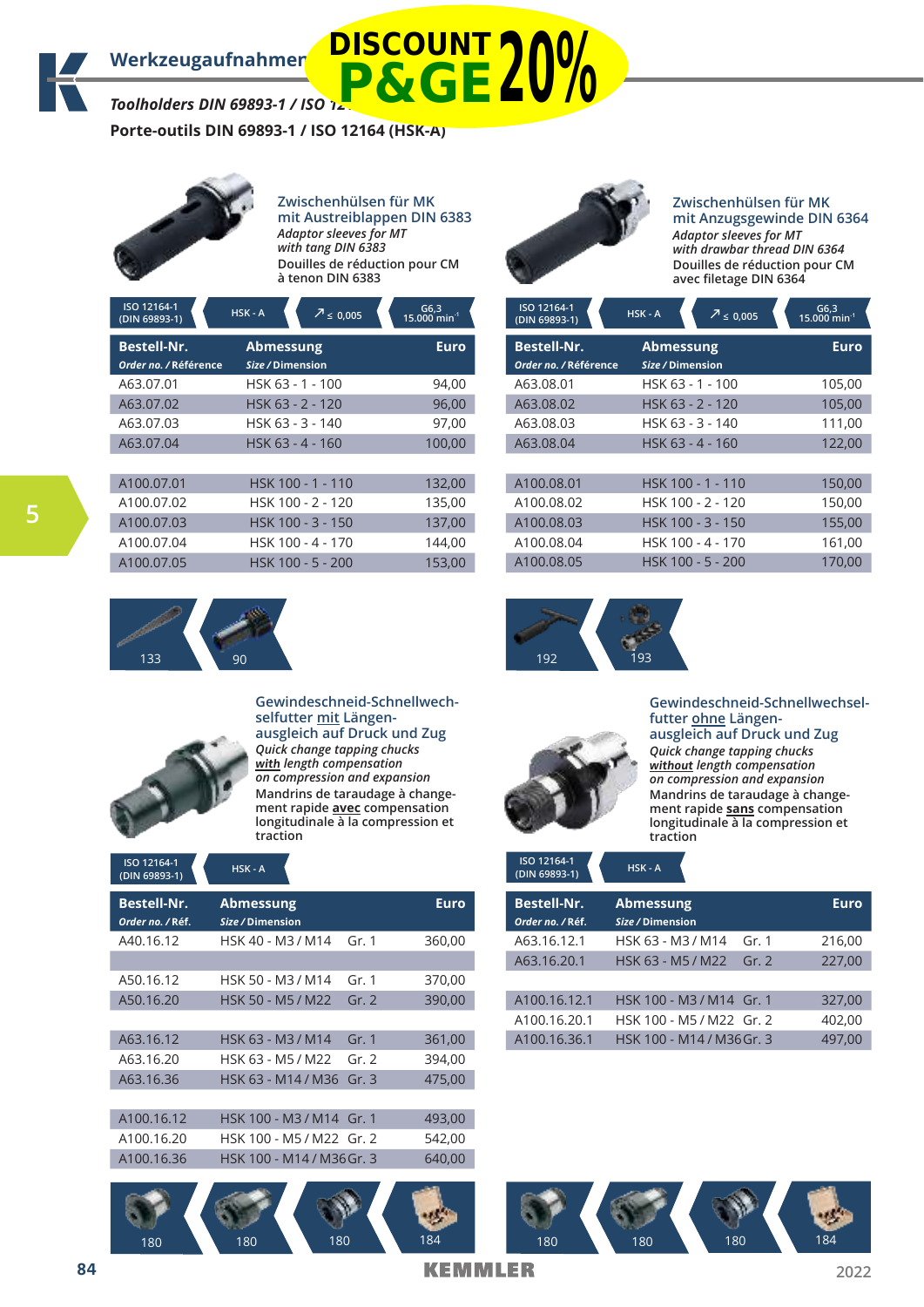# *Toolholders DIN 69893-1 / ISO 12164 (Hsk* **P&GE20%**

**Porte-outils DIN 69893-1 / ISO 12164 (HSK-A)**



# **CNC-Bohrfutter für Rechts- und Linkslauf**

*CNC-Drill chucks for clockwise and counter clockwise rotation* **Mandrins de perçage CNC pour rotation droite-gauche**

| ISO 12164-1<br>(DIN 69893-1)           | $HSK - A$<br>$\frac{7}{2}$ ≤ 0,030   | $G6,3$<br>15.000 min <sup>-1</sup> |
|----------------------------------------|--------------------------------------|------------------------------------|
| <b>Bestell-Nr.</b><br>Order no. / Réf. | <b>Abmessung</b><br>Size / Dimension | <b>Euro</b>                        |
| A32.15.08                              | HSK 32 - 0,5 / 8 - 90                | 381,00                             |
|                                        |                                      |                                    |
| A40.15.08                              | HSK 40 - 0,5 / 8 - 90                | 381,00                             |
| A40.15.13                              | HSK 40 - 1,0 / 13 - 121              | 384,00                             |
| A40.15.16                              | HSK 40 - 2,5 / 16 - 126              | 390,00                             |
|                                        |                                      |                                    |
| A50.15.08                              | HSK 50 - 0,5 / 8 - 90                | 381,00                             |
| A50.15.13                              | HSK 50 - 1,0 / 13 - 116              | 384,00                             |
| A50.15.16                              | HSK 50 - 2,5 / 16 - 121              | 390,00                             |
|                                        |                                      |                                    |
| A63.15.08                              | HSK 63 - 0,5 / 8 - 85                | 290,00                             |
| A63.15.13                              | HSK 63 - 1,0 / 13 - 104              | 260,00                             |
| A63.15.16                              | HSK 63 - 2,5 / 16 - 109              | 270,00                             |
|                                        |                                      |                                    |
| A100.15.13                             | HSK 100 - 1,0 / 13 - 107             | 402,00                             |
| A100.15.16                             | HSK 100 - 2,5 / 16 - 112             | 446,00                             |

**Mit zentraler Kühlmittelzufuhr** 

*With centre coolant* 

**Avec alimentation de liquide de refroidissement par le centre Gewindeschneidfutter für** 



**Synchronisation für Spannzangen DIN 6499 (ISO 15488) System ER** *Tapping chucks for synchronisation for collets DIN 6499 (ISO 15488) ER-system* **Mandrins de taraudage pour** 

**synchronisation pour pinces DIN 6499 (ISO 15488) système ER**

> *\*\* Mini nut*  **\*\* Écrous mini**

| ISO 12164-1<br>HSK - A<br>(DIN 69893-1)     | $2 \le 0,060$                        | G6,3<br>15.000 min <sup>-1</sup> |
|---------------------------------------------|--------------------------------------|----------------------------------|
| <b>Bestell-Nr.</b><br>Order no. / Référence | <b>Abmessung</b><br>Size / Dimension | Euro                             |
| $A63.16.02.10*$                             | HSK 63 - ER 16 - 93                  | 311,00                           |
| A63.16.02.10.M**                            | HSK 63 - ER 16 - 93                  | 319,00                           |
| A63.16.02.10.1.M**                          | HSK 63 - ER 16 - 100                 | 311,00                           |
| A63.16.02.13                                | HSK 63 - ER 20 - 94                  | 319,00                           |
| A63.16.02.16                                | HSK 63 - ER 25 - 98                  | 330,00                           |
| A63.16.02.20                                | HSK 63 - ER 32 - 108                 | 345,00                           |
| A63.16.02.26                                | HSK 63 - ER 40 - 133,5               | 345,00                           |
|                                             |                                      |                                  |
| $A100.16.02.10*$                            | HSK 100 - ER 16 - 100                | 378,00                           |
| A100.16.02.10.1.M**                         | HSK 100 - ER 16 - 106                | 378,00                           |
| A100.16.02.13                               | HSK 100 - ER 20 - 101                | 389,00                           |
| A100.16.02.16                               | HSK 100 - ER 25 - 105                | 389,00                           |
| A100.16.02.20                               | HSK 100 - ER 32 - 110                | 389,00                           |
| A100.16.02.26                               | HSK 100 - ER 40 - 136                | 410,00                           |
| * Sechskantmutter<br>วกวว                   | ** Minimutter                        | <u> 14 - I</u>                   |

*\* Hexagonal clamping nut*  **\* Écrous hexagonal**

**DISCOUNT**

**Hydro-Dehnspannfutter** *Hydraulic expansion chucks* **Mandrins expansibles hydrauliques**

| ISO 12164-1<br>(DIN 69893-1)         | HSK-A<br>$7 \le 0,003$               | $G2,5$<br>25.000 min <sup>-1</sup> |
|--------------------------------------|--------------------------------------|------------------------------------|
| Bestell-Nr.<br>Order no. / Référence | <b>Abmessung</b><br>Size / Dimension | <b>Euro</b>                        |
| A32.H06                              | HSK 32 - 06 - 80                     | 360,00                             |
| A32.H08                              | HSK 32 - 08 - 80                     | 360,00                             |
| A32.H10                              | HSK 32 - 10 - 85                     | 360,00                             |
| A32.H12                              | HSK 32 - 12 - 90                     | 360,00                             |
| A32.H14                              | HSK 32 - 14 - 95                     | 360,00                             |
| A32.H16                              | HSK 32 - 16 - 100                    | 360,00                             |
| A32.H20                              | HSK 32 - 18 - 100                    | 360,00                             |
|                                      |                                      |                                    |
| A40.H06                              | HSK 40 - 06 - 80                     | 360,00                             |
| A40.H08                              | HSK 40 - 08 - 80                     | 360,00                             |
| A40.H10                              | HSK 40 - 10 - 85                     | 360,00                             |
| A40.H12                              | HSK 40 - 12 - 90                     | 360,00                             |
| A40.H14                              | HSK 40 - 14 - 90                     | 360,00                             |
| A40.H16                              | HSK 40 - 16 - 90                     | 360,00                             |
| A40.H18                              | HSK 40 - 18 - 90                     | 360,00                             |
| A40.H20                              | HSK 40 - 20 - 90                     | 360,00                             |
|                                      |                                      |                                    |
| A50.H06                              | HSK 50 - 06 - 80                     | 370,00                             |
| A50.H08                              | HSK 50 - 08 - 80                     | 370,00                             |
| A50.H10                              | HSK 50 - 10 - 85                     | 370,00                             |
| A50.H12                              | HSK 50 - 12 - 90                     | 370,00                             |
| A50.H14                              | HSK 50 - 14 - 90                     | 370,00                             |
| A50.H16                              | HSK 50 - 16 - 95                     | 370,00                             |
| A50.H18                              | HSK 50 - 18 - 95                     | 370,00                             |
| A50.H20                              | HSK 50 - 20 - 100                    | 370,00                             |
| A50.H25                              | HSK 50 - 25 - 120                    | 390,00                             |



**Bohrstangenrohlinge**  *Boring bar blanks*  **Barres d'alésage** 

**Bestell-Nr. Abmessung Euro** *Order no. /* **Référence** *Size /* **Dimension** A32.17.25 HSK 32 - 32,5 - 100 120,00 A40.17.40 HSK 40 - 40,5 - 160 125,00 A50.17.50 HSK 50 - 50,5 - 200 140,00 A63.17.63 HSK 63 - 63,5 - 250 139,00 A63.17.80 HSK 63 - 80 - 250 176,00 A100.17.97 HSK 100 - 97,5 - 250 228,00 **ISO 12164-1 (DIN 69893-1) HSK - A**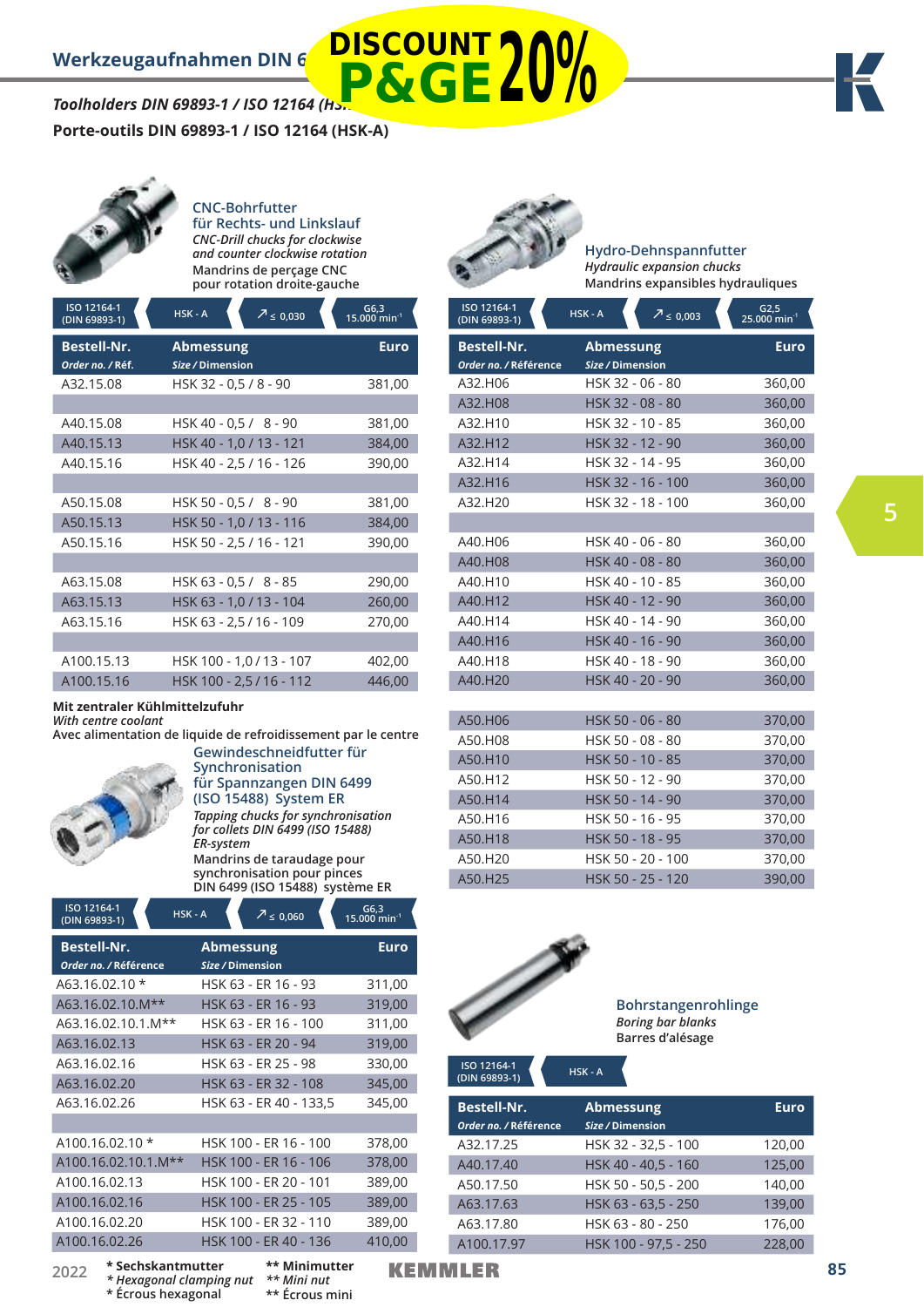*Toolholders DIN 69893-1 / ISO 12164 (HSK-A)* **P&GE20%**

**Porte-outils DIN 69893-1 / ISO 12164 (HSK-A)**



**Hydro-Dehnspannfutter** *Hydraulic expansion chucks* **Mandrins expansibles hydrauliques**

| ISO 12164-1<br>(DIN 69893-1)                | HSK-A<br>$7 \le 0,003$               | $G2,5$<br>25.000 min <sup>-1</sup> |
|---------------------------------------------|--------------------------------------|------------------------------------|
| <b>Bestell-Nr.</b><br>Order no. / Référence | <b>Abmessung</b><br>Size / Dimension | <b>Euro</b>                        |
| A63.H06                                     | HSK 63 - 06 - 80                     | 290,00                             |
| A63.H08                                     | HSK 63 - 08 - 80                     | 290,00                             |
| A63.H10                                     | HSK 63 - 10 - 85                     | 290,00                             |
| A63.H12                                     | HSK 63 - 12 - 90                     | 290,00                             |
| A63.H14                                     | HSK 63 - 14 - 90                     | 290,00                             |
| A63.H16                                     | HSK 63 - 16 - 95                     | 290,00                             |
| A63.H18                                     | HSK 63 - 18 - 95                     | 290,00                             |
| A63.H20                                     | HSK 63 - 20 - 100                    | 290,00                             |
| A63.H25                                     | HSK 63 - 25 - 120                    | 314,00                             |
| A63.H32                                     | HSK 63 - 32 - 125                    | 314,00                             |
|                                             |                                      |                                    |
| A63.H06.1                                   | HSK 63 - 06 - 150                    | 373,00                             |
| A63.H08.1                                   | HSK 63 - 08 - 150                    | 373,00                             |
| A63.H10.1                                   | HSK 63 - 10 - 150                    | 373,00                             |
| A63.H12.1                                   | HSK 63 - 12 - 150                    | 373,00                             |
| A63.H14.1                                   | HSK 63 - 14 - 150                    | 373,00                             |
| A63.H16.1                                   | HSK 63 - 16 - 150                    | 373,00                             |
| A63.H18.1                                   | HSK 63 - 18 - 150                    | 373,00                             |
| A63.H20.1                                   | HSK 63 - 20 - 150                    | 373,00                             |
| A63.H25.1                                   | HSK 63 - 25 - 150                    | 395,00                             |
|                                             |                                      |                                    |
| A100.H06                                    | HSK 100 - 06 - 85                    | 350,00                             |
| A100.H08                                    | HSK 100 - 08 - 85                    | 350,00                             |
| A100.H10                                    | HSK 100 - 10 - 90                    | 350,00                             |
| A100.H12                                    | HSK 100 - 12 - 95                    | 350,00                             |
| A100.H14                                    | HSK 100 - 14 - 95                    | 350,00                             |
| A100.H16                                    | HSK 100 - 16 - 100                   | 350,00                             |
| A100.H18                                    | HSK 100 - 18 - 100                   | 350,00                             |
| A100.H20                                    | HSK 100 - 20 - 105                   | 350,00                             |
| A100.H25                                    | HSK 100 - 25 - 115                   | 375,00                             |
| A100.H32                                    | HSK 100 - 32 - 120                   | 375,00                             |



**Schrumpffutter 4,5°** *Shrink chucks 4,5°* **Mandrins de frettage 4,5°**

| ISO 12164-1<br>(DIN 69893-1)                | HSK-A<br>$7 \le 0,003$               | G2,5<br>$25.000$ min <sup>-1</sup> |
|---------------------------------------------|--------------------------------------|------------------------------------|
| <b>Bestell-Nr.</b><br>Order no. / Référence | <b>Abmessung</b><br>Size / Dimension | <b>Euro</b>                        |
| A32.70.03                                   | HSK 32 - 03 - 60                     | 129,00                             |
| A32.70.04                                   | HSK 32 - 04 - 60                     | 129,00                             |
| A32.70.05                                   | HSK 32 - 05 - 60                     | 129,00                             |
| A32.70.06                                   | HSK 32 - 06 - 70                     | 111,00                             |
| A32.70.08                                   | HSK 32 - 08 - 70                     | 111,00                             |
| A32.70.10                                   | HSK 32 - 10 - 70                     | 111,00                             |
| A32.70.12                                   | HSK 32 - 12 - 90                     | 111,00                             |
| A32.70.14                                   | HSK 32 - 14 - 90                     | 111,00                             |
| A32.70.16                                   | HSK 32 - 16 - 90                     | 111,00                             |
| A32.70.20                                   | HSK 32 - 20 - 100                    | 111,00                             |
|                                             |                                      |                                    |
| A40.70.03                                   | HSK 40 - 03 - 80                     | 131,00                             |
| A40.70.04                                   | HSK 40 - 04 - 80                     | 131,00                             |
| A40.70.05                                   | HSK 40 - 05 - 80                     | 131,00                             |
| A40.70.06                                   | HSK 40 - 06 - 80                     | 113,00                             |
| A40.70.08                                   | HSK 40 - 08 - 80                     | 113,00                             |
| A40.70.10                                   | HSK 40 - 10 - 80                     | 113,00                             |
| A40.70.12                                   | HSK 40 - 12 - 90                     | 113,00                             |
| A40.70.14                                   | HSK 40 - 14 - 90                     | 113,00                             |
| A40.70.16                                   | HSK 40 - 16 - 90                     | 113,00                             |
| A40.70.18                                   | HSK 40 - 18 - 95                     | 113,00                             |
| A40.70.20                                   | HSK 40 - 20 - 100                    | 113,00                             |
|                                             |                                      |                                    |
| A50.70.03                                   | HSK 50 - 03 - 80                     | 135,00                             |
| A50.70.04                                   | HSK 50 - 04 - 80                     | 135,00                             |
| A50.70.05                                   | HSK 50 - 05 - 80                     | 135,00                             |
| A50.70.06                                   | HSK 50 - 06 - 80                     | 119,00                             |
| A50.70.08                                   | HSK 50 - 08 - 80                     | 119,00                             |
| A50.70.10                                   | HSK 50 - 10 - 85                     | 119,00                             |
| A50.70.12                                   | HSK 50 - 12 - 90                     | 119,00                             |
| A50.70.14                                   | HSK 50 - 14 - 90                     | 119,00                             |
| A50.70.16                                   | HSK 50 - 16 - 95                     | 119,00                             |
| A50.70.18                                   | HSK 50 - 18 - 95                     | 119,00                             |
| A50.70.20                                   | HSK 50 - 20 - 100                    | 119,00                             |





**Spannkraft-Prüfgerät für Hydrodehnspannfutter - Seite 233** *Clamping force proofing instrument for hydraulic chucks - page 233* **Appareil de contrôle des forces de serrage pour mandrin expansibles hydrauliques - page 233**

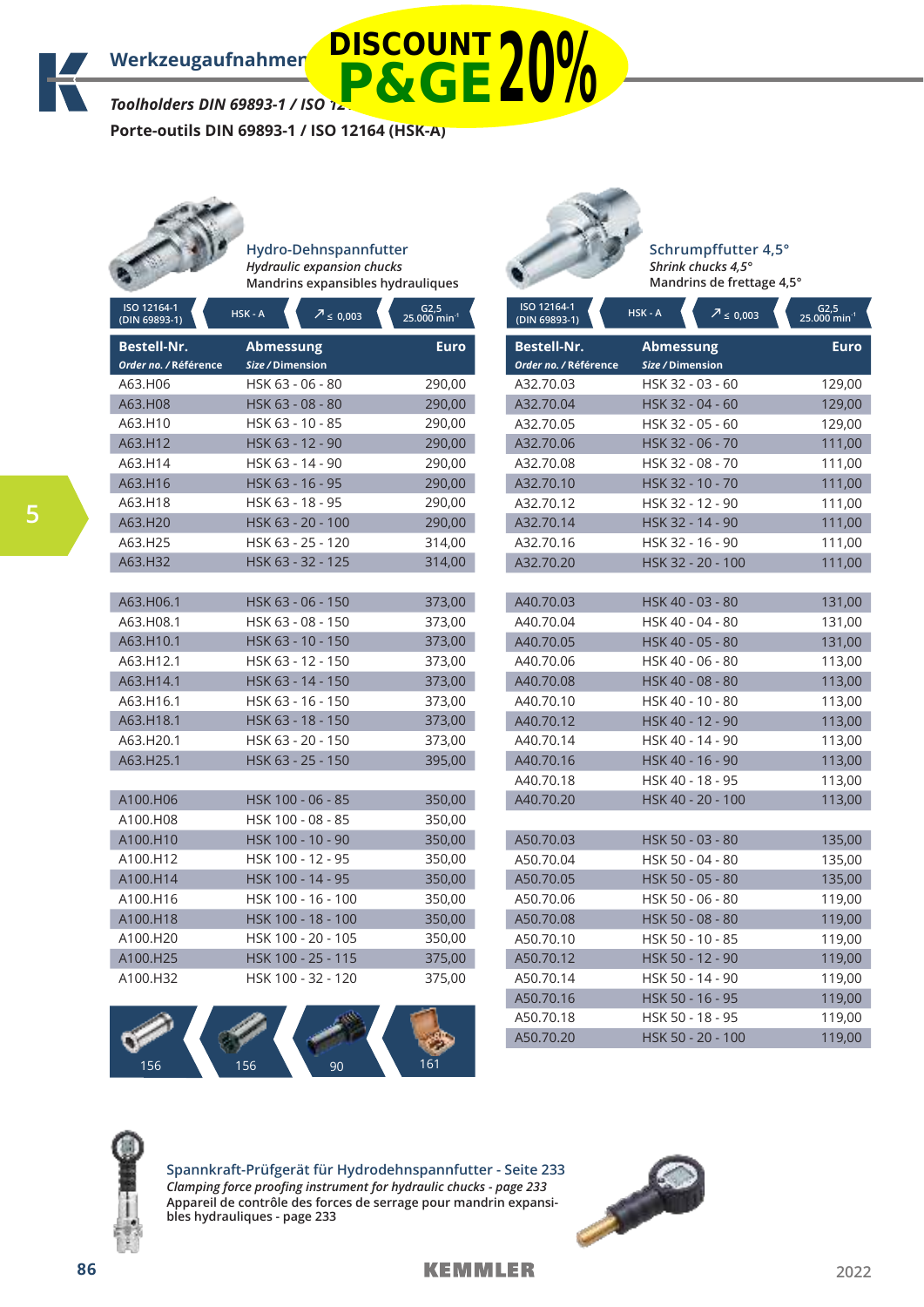*Toolholders DIN 69893-1 / ISO 12164 (HSK-A)* **Porte-outils DIN 69893-1 / ISO 12164 (HSK-A) P&GE20%**

**Schrumpffutter 4,5°** *Shrink chucks 4,5°* **Mandrins de frettage 4,5°**

| ISO 12164-1<br>(DIN 69893-1) | HSK-A<br>$7 \le 0,003$ | $G2,5$<br>25.000 min <sup>-1</sup> |
|------------------------------|------------------------|------------------------------------|
| <b>Bestell-Nr.</b>           | <b>Abmessung</b>       | <b>Euro</b>                        |
| Order no. / Référence        | Size / Dimension       |                                    |
| A63.70.03                    | HSK 63 - 03 - 80       | 155,00                             |
| A63.70.04                    | HSK 63 - 04 - 80       | 155,00                             |
| A63.70.05                    | HSK 63 - 05 - 80       | 155,00                             |
| A63.70.06                    | HSK 63 - 06 - 80       | 136,00                             |
| A63.70.08                    | HSK 63 - 08 - 80       | 136,00                             |
| A63.70.10                    | HSK 63 - 10 - 85       | 136,00                             |
| A63.70.12                    | HSK 63 - 12 - 90       | 136,00                             |
| A63.70.14                    | HSK 63 - 14 - 90       | 136,00                             |
| A63.70.16                    | HSK 63 - 16 - 95       | 136,00                             |
| A63.70.18                    | HSK 63 - 18 - 95       | 136,00                             |
| A63.70.20                    | HSK 63 - 20 - 100      | 136,00                             |
| A63.70.25                    | HSK 63 - 25 - 115      | 136,00                             |
| A63.70.32                    | HSK 63 - 32 - 120      | 136,00                             |
|                              |                        |                                    |
| A63.70.03.1                  | HSK 63 - 03 - 120      | 175,00                             |
| A63.70.04.1                  | HSK 63 - 04 - 120      | 175,00                             |
| A63.70.05.1                  | HSK 63 - 05 - 120      | 175,00                             |
| A63.70.06.1                  | HSK 63 - 06 - 120      | 155,00                             |
| A63.70.08.1                  | HSK 63 - 08 - 120      | 155,00                             |
| A63.70.10.1                  | HSK 63 - 10 - 120      | 155,00                             |
| A63.70.12.1                  | HSK 63 - 12 - 120      | 155,00                             |
| A63.70.14.1                  | HSK 63 - 14 - 120      | 155,00                             |
| A63.70.16.1                  | HSK 63 - 16 - 120      | 155,00                             |
| A63.70.18.1                  | HSK 63 - 18 - 120      | 155,00                             |
| A63.70.20.1                  | HSK 63 - 20 - 120      | 155,00                             |
|                              |                        |                                    |
| A63.70.03.2                  | HSK 63 - 03 - 160      | 224,00                             |
| A63.70.04.2                  | HSK 63 - 04 - 160      | 224,00                             |
| A63.70.05.2                  | HSK 63 - 05 - 160      | 224,00                             |
| A63.70.06.2                  | HSK 63 - 06 - 160      | 203,00                             |
| A63.70.08.2                  | HSK 63 - 08 - 160      | 203,00                             |
| A63.70.10.2                  | HSK 63 - 10 - 160      | 203,00                             |
| A63.70.12.2                  | HSK 63 - 12 - 160      | 203,00                             |
| A63.70.14.2                  | HSK 63 - 14 - 160      | 203,00                             |
| A63.70.16.2                  | HSK 63 - 16 - 160      | 203,00                             |
| A63.70.18.2                  | HSK 63 - 18 - 160      | 203,00                             |
| A63.70.20.2                  | HSK 63 - 20 - 160      | 203,00                             |
| A63.70.25.2                  | HSK 63 - 25 - 160      | 203,00                             |
| A63.70.32.2                  | HSK 63 - 32 - 160      | 203,00                             |



**DISCOUNT**

**Schrumpffutter 4,5°** *Shrink chucks 4,5°* **Mandrins de frettage 4,5°**

| ISO 12164-1<br>(DIN 69893-1) | HSK - A<br>$7 \le 0,003$ | $G2,5$<br>25.000 min <sup>-1</sup> |
|------------------------------|--------------------------|------------------------------------|
| <b>Bestell-Nr.</b>           | <b>Abmessung</b>         | <b>Euro</b>                        |
| Order no. / Référence        | Size / Dimension         |                                    |
| A63.70.06.3                  | HSK 63 - 06 - 200        | 230,00                             |
| A63.70.08.3                  | HSK 63 - 08 - 200        | 230,00                             |
| A63.70.10.3                  | HSK 63 - 10 - 200        | 230,00                             |
| A63.70.12.3                  | HSK 63 - 12 - 200        | 230,00                             |
| A63.70.14.3                  | HSK 63 - 14 - 200        | 230,00                             |
| A63.70.16.3                  | HSK 63 - 16 - 200        | 230,00                             |
| A63.70.18.3                  | HSK 63 - 18 - 200        | 230,00                             |
| A63.70.20.3                  | HSK 63 - 20 - 200        | 230,00                             |
| A63.70.25.3                  | HSK 63 - 25 - 200        | 230,00                             |
| A63.70.32.3                  | HSK 63 - 32 - 200        | 230.00                             |





**Nachträgliches Erodieren von 2 Kühlkanalbohrungen** *Supplementary eroding of 2 cooling channels* **Éroder supplementaire de 2 canaux d'arrosage**

**Bestell-Nr. Euro** *Order no. /* **Référence** U.KKB 42,00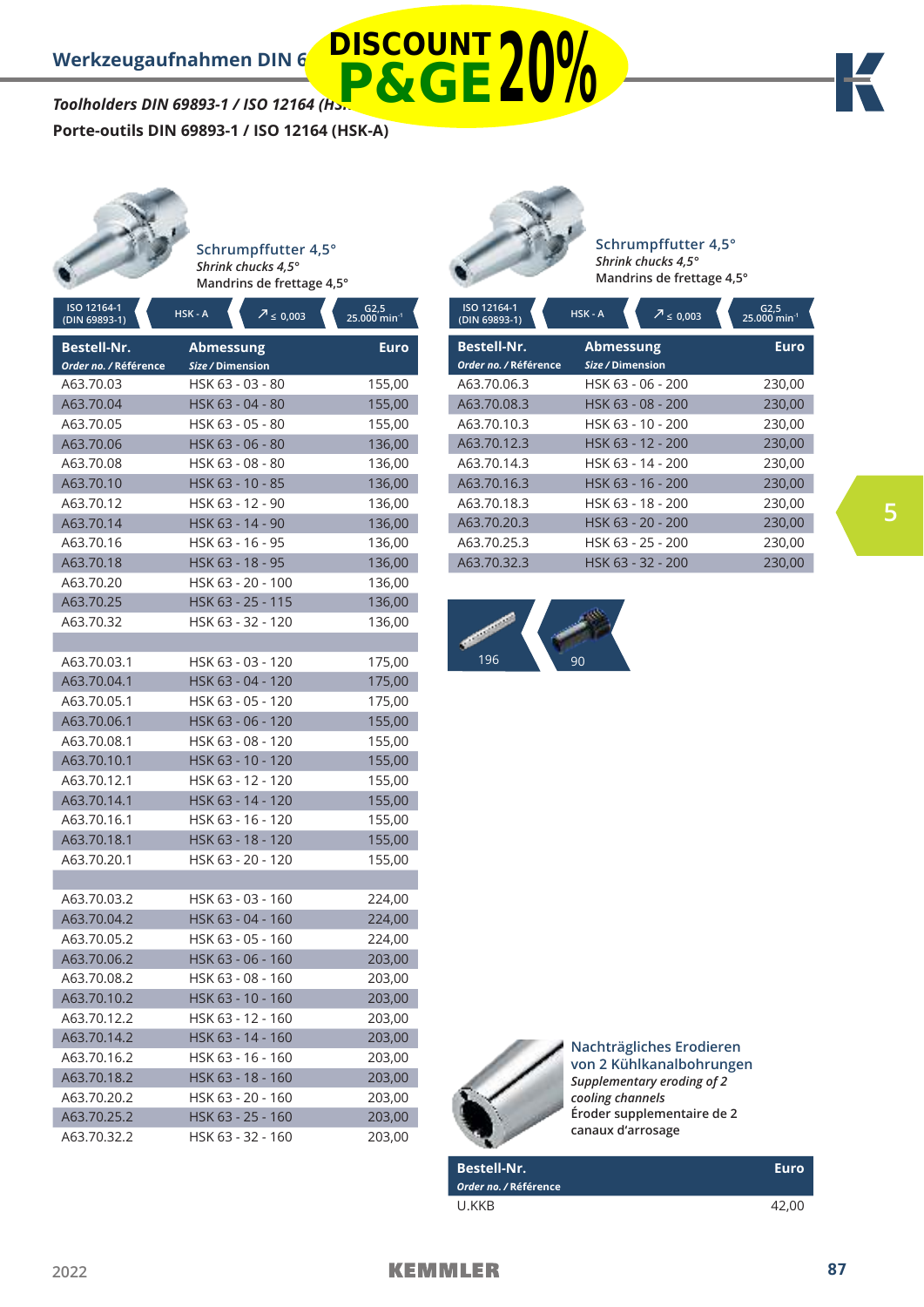*Toolholders DIN 69893-1 / ISO 12* **P&GE20%**

**Porte-outils DIN 69893-1 / ISO 12164 (HSK-A)**



**5**

**Schrumpffutter 4,5°** *Shrink chucks 4,5°* **Mandrins de frettage 4,5°**

| ISO 12164-1<br>(DIN 69893-1) | HSK-A<br>$2 \le 0,003$ | $G2,5$<br>25.000 min <sup>-1</sup> |
|------------------------------|------------------------|------------------------------------|
| <b>Bestell-Nr.</b>           | <b>Abmessung</b>       | <b>Euro</b>                        |
| Order no. / Référence        | Size / Dimension       |                                    |
| A100.70.04                   | HSK 100 - 04 - 85      | 219,00                             |
| A100.70.05                   | HSK 100 - 05 - 85      | 219,00                             |
| A100.70.06                   | HSK 100 - 06 - 85      | 205,00                             |
| A100.70.08                   | HSK 100 - 08 - 85      | 205,00                             |
| A100.70.10                   | HSK 100 - 10 - 90      | 205,00                             |
| A100.70.12                   | HSK 100 - 12 - 95      | 205,00                             |
| A100.70.14                   | HSK 100 - 14 - 95      | 205,00                             |
| A100.70.16                   | HSK 100 - 16 - 100     | 205,00                             |
| A100.70.18                   | HSK 100 - 18 - 100     | 205,00                             |
| A100.70.20                   | HSK 100 - 20 - 105     | 205,00                             |
| A100.70.25                   | HSK 100 - 25 - 120     | 205,00                             |
| A100.70.32                   | HSK 100 - 32 - 120     | 205,00                             |
|                              |                        |                                    |
| A100.70.06.1                 | HSK 100 - 06 - 120     | 219,00                             |
| A100.70.08.1                 | HSK 100 - 08 - 120     | 219,00                             |
| A100.70.10.1                 | HSK 100 - 10 - 120     | 219,00                             |
| A100.70.12.1                 | HSK 100 - 12 - 120     | 219,00                             |
| A100.70.14.1                 | HSK 100 - 14 - 120     | 219,00                             |
| A100.70.16.1                 | HSK 100 - 16 - 120     | 219,00                             |
| A100.70.18.1                 | HSK 100 - 18 - 120     | 219,00                             |
| A100.70.20.1                 | HSK 100 - 20 - 120     | 219,00                             |
|                              |                        |                                    |
| A100.70.06.2                 | HSK 100 - 06 - 160     | 238,00                             |
| A100.70.08.2                 | HSK 100 - 08 - 160     | 238,00                             |
| A100.70.10.2                 | HSK 100 - 10 - 160     | 238,00                             |
| A100.70.12.2                 | HSK 100 - 12 - 160     | 238,00                             |
| A100.70.14.2                 | HSK 100 - 14 - 160     | 238,00                             |
| A100.70.16.2                 | HSK 100 - 16 - 160     | 238,00                             |
| A100.70.18.2                 | HSK 100 - 18 - 160     | 238,00                             |
| A100.70.20.2                 | HSK 100 - 20 - 160     | 238,00                             |
| A100.70.25.2                 | HSK 100 - 25 - 160     | 238,00                             |
| A100.70.32.2                 | HSK 100 - 32 - 160     | 238,00                             |



# **Nachträgliches Erodieren von 2 Kühlkanalbohrungen** *Supplementary eroding of 2 cooling channels* **Éroder supplementaire de 2 canaux d'arrosage**

**Bestell-Nr. Euro** *Order no. /* **Référence** U.KKB 42,00



**Schrumpffutter 4,5°** *Shrink chucks 4,5°* **Mandrins de frettage 4,5°**

| ISO 12164-1<br>(DIN 69893-1)                | HSK-A<br>$\sqrt{7} \le 0.003$        | G2,5<br>25.000 min <sup>-1</sup> |
|---------------------------------------------|--------------------------------------|----------------------------------|
| <b>Bestell-Nr.</b><br>Order no. / Référence | <b>Abmessung</b><br>Size / Dimension | <b>Euro</b>                      |
| A100.70.06.3                                | HSK 100 - 06 - 200                   | 265,00                           |
| A100.70.08.3                                | HSK 100 - 08 - 200                   | 265,00                           |
| A100.70.10.3                                | HSK 100 - 10 - 200                   | 265,00                           |
| A100.70.12.3                                | HSK 100 - 12 - 200                   | 265,00                           |
| A100.70.14.3                                | HSK 100 - 14 - 200                   | 265,00                           |
| A100.70.16.3                                | HSK 100 - 16 - 200                   | 265,00                           |
| A100.70.18.3                                | HSK 100 - 18 - 200                   | 265,00                           |
| A100.70.20.3                                | HSK 100 - 20 - 200                   | 265,00                           |
| A100.70.25.3                                | HSK 100 - 25 - 200                   | 265,00                           |
| A100.70.32.3                                | HSK 100 - 32 - 200                   | 265,00                           |



**Schrumpffutter 3° - schlank** *Shrink chucks 3° - slim* **Mandrins de frettage 3° - élancé**

| ISO 12164-1<br>(DIN 69893-1) | $HSK - A$<br>$\sqrt{7}$ $\leq$ 0,003 | $G2,5$<br>25.000 min <sup>-1</sup> |
|------------------------------|--------------------------------------|------------------------------------|
| <b>Bestell-Nr.</b>           | <b>Abmessung</b>                     | <b>Euro</b>                        |
| Order no. / Référence        | Size / Dimension                     |                                    |
| A63.72.03                    | HSK 63 - 03 - 80                     | 167,00                             |
| A63.72.04                    | HSK 63 - 04 - 80                     | 167,00                             |
| A63.72.05                    | HSK 63 - 05 - 80                     | 167,00                             |
| A63.72.06                    | HSK 63 - 06 - 80                     | 146,00                             |
| A63.72.08                    | HSK 63 - 08 - 80                     | 146,00                             |
| A63.72.10                    | HSK 63 - 10 - 85                     | 146,00                             |
| A63.72.12                    | HSK 63 - 12 - 90                     | 146,00                             |
|                              |                                      |                                    |
| A63.72.03.1                  | HSK 63 - 03 - 120                    | 202,00                             |
| A63.72.04.1                  | HSK 63 - 04 - 120                    | 202,00                             |
| A63.72.05.1                  | HSK 63 - 05 - 120                    | 202,00                             |
| A63.72.06.1                  | HSK 63 - 06 - 120                    | 176,00                             |
| A63.72.08.1                  | HSK 63 - 08 - 120                    | 176,00                             |
| A63.72.10.1                  | HSK 63 - 10 - 120                    | 176,00                             |
| A63.72.12.1                  | HSK 63 - 12 - 120                    | 176,00                             |
|                              |                                      |                                    |
| A63.72.04.2                  | HSK 63 - 04 - 160                    | 241,00                             |
| A63.72.05.2                  | HSK 63 - 05 - 160                    | 241,00                             |
| A63.72.06.2                  | HSK 63 - 06 - 160                    | 220,00                             |
| A63.72.08.2                  | HSK 63 - 08 - 160                    | 220,00                             |
| A63.72.10.2                  | HSK 63 - 10 - 160                    | 220,00                             |
| A63.72.12.2                  | HSK 63 - 12 - 160                    | 220.00                             |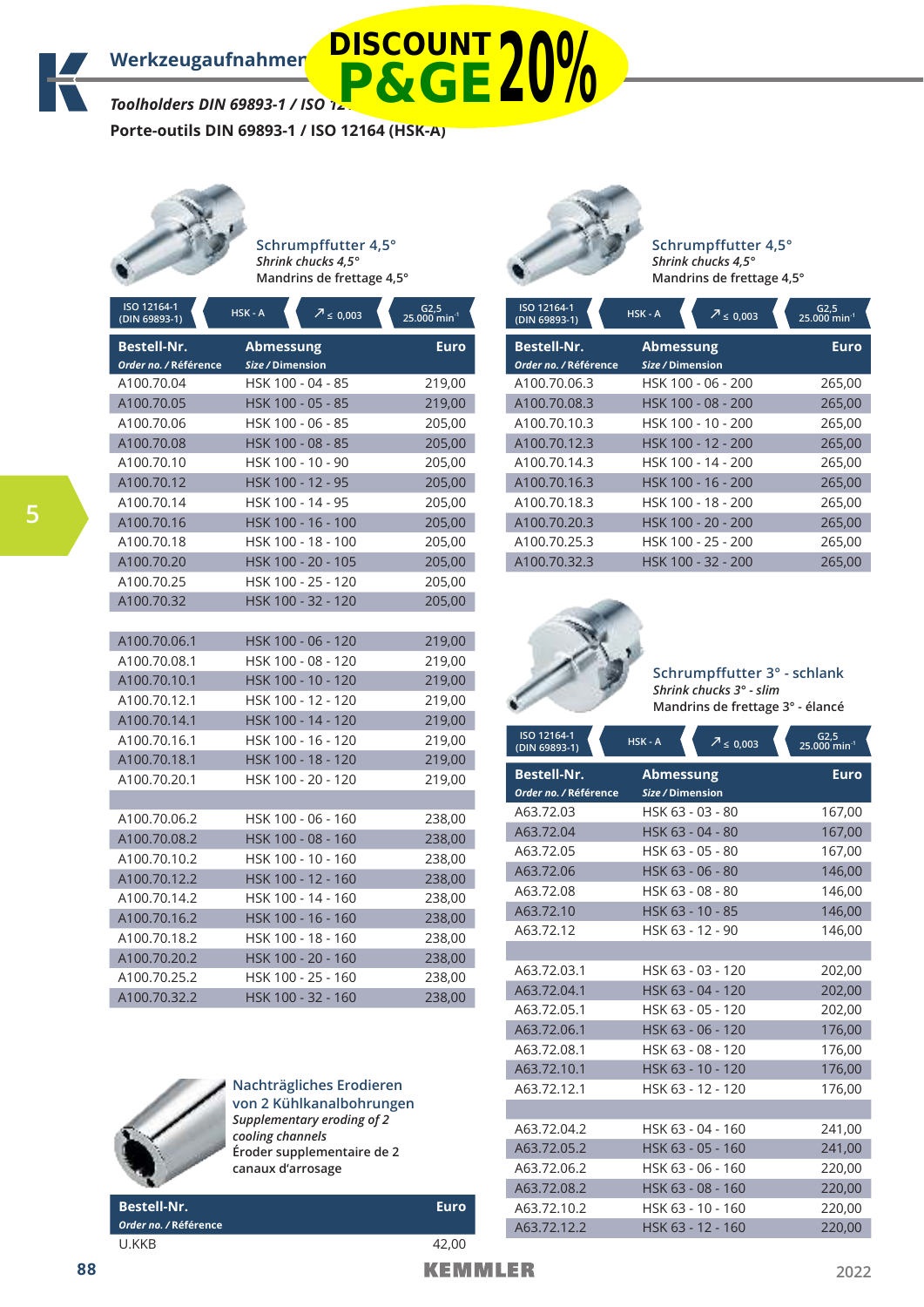# *Toolholders DIN 69893-1 / ISO 12164 (Hs.* **DISCOUNT P&GE20%**

**Porte-outils DIN 69893-1 / ISO 12164 (HSK-A)**



**Schrumpffutter 4,5° mit Kühl kanälen** *Shrink chucks* **4,5°** *with cooling channels*  **Mandrins de frettage 4,5° avec canaux d'arrosage**

| ISO 12164-1<br>(DIN 69893-1)                | HSK-A<br>$2 \le 0,003$        | $62,5$<br>25.000 min <sup>-1</sup> |
|---------------------------------------------|-------------------------------|------------------------------------|
| <b>Bestell-Nr.</b><br>Order no. / Référence | Abmessung<br>Size / Dimension | Euro                               |
| A63.70.03.K                                 | HSK 63 - 03 - 80              | 183,00                             |
| A63.70.04.K                                 | HSK 63 - 04 - 80              | 183,00                             |
| A63.70.05.K                                 | HSK 63 - 05 - 80              | 183,00                             |
| A63.70.06.K                                 | HSK 63 - 06 - 80              | 173,00                             |
| A63.70.08.K                                 | HSK 63 - 08 - 80              | 173,00                             |
| A63.70.10.K                                 | HSK 63 - 10 - 85              | 173,00                             |
| A63.70.12.K                                 | HSK 63 - 12 - 90              | 173,00                             |
| A63.70.14.K                                 | HSK 63 - 14 - 90              | 173,00                             |
| A63.70.16.K                                 | HSK 63 - 16 - 95              | 173,00                             |
| A63.70.18.K                                 | HSK 63 - 18 - 95              | 173,00                             |
| A63.70.20.K                                 | HSK 63 - 20 - 100             | 173,00                             |
| A63.70.25.K                                 | HSK 63 - 25 - 115             | 184,00                             |
| A63.70.32.K                                 | HSK 63 - 32 - 120             | 195,00                             |
|                                             |                               |                                    |
| A63.70.03.1.K                               | HSK 63 - 03 - 120             | 203,00                             |
| A63.70.04.1.K                               | HSK 63 - 04 - 120             | 203,00                             |
| A63.70.05.1.K                               | HSK 63 - 05 - 120             | 203,00                             |
| A63.70.06.1.K                               | HSK 63 - 06 - 120             | 188,00                             |
| A63.70.08.1.K                               | HSK 63 - 08 - 120             | 188,00                             |
| A63.70.10.1.K                               | HSK 63 - 10 - 120             | 188,00                             |
| A63.70.12.1.K                               | HSK 63 - 12 - 120             | 188,00                             |
| A63.70.14.1.K                               | HSK 63 - 14 - 120             | 188,00                             |
| A63.70.16.1.K                               | HSK 63 - 16 - 120             | 188,00                             |
| A63.70.18.1.K                               | HSK 63 - 18 - 120             | 188,00                             |
| A63.70.20.1.K                               | HSK 63 - 20 - 120             | 188,00                             |
|                                             |                               |                                    |
| A63.70.06.2.K                               | HSK 63 - 06 - 160             | 219,00                             |
| A63.70.08.2.K                               | HSK 63 - 08 - 160             | 219,00                             |
| A63.70.10.2.K                               | HSK 63 - 10 - 160             | 219,00                             |
| A63.70.12.2.K                               | HSK 63 - 12 - 160             | 219,00                             |
| A63.70.14.2.K                               | HSK 63 - 14 - 160             | 219,00                             |
| A63.70.16.2.K                               | HSK 63 - 16 - 160             | 219,00                             |
| A63.70.18.2.K                               | HSK 63 - 18 - 160             | 219,00                             |
| A63.70.20.2.K                               | HSK 63 - 20 - 160             | 219,00                             |
| A63.70.25.2.K                               | HSK 63 - 25 - 160             | 219,00                             |



**Schrumpffutter 4,5° mit Kühl kanälen** *Shrink chucks* **4,5°** *with cooling channels*  **Mandrins de frettage 4,5° avec canaux d'arrosage**

| ISO 12164-1<br>(DIN 69893-1)                | HSK-A<br>$\sqrt{7}$ $\leq$ 0,003     | $G2,5$<br>25.000 min <sup>-1</sup> |
|---------------------------------------------|--------------------------------------|------------------------------------|
| <b>Bestell-Nr.</b><br>Order no. / Référence | <b>Abmessung</b><br>Size / Dimension | <b>Euro</b>                        |
| A100.70.06.K                                | HSK 100 - 06 - 85                    | 214,00                             |
| A100.70.08.K                                | HSK 100 - 08 - 85                    | 214,00                             |
| A100.70.10.K                                | HSK 100 - 10 - 90                    | 214,00                             |
| A100.70.12.K                                | HSK 100 - 12 - 95                    | 214,00                             |
| A100.70.14.K                                | HSK 100 - 14 - 95                    | 214,00                             |
| A100.70.16.K                                | HSK 100 - 16 - 100                   | 214,00                             |
| A100.70.18.K                                | HSK 100 - 18 - 100                   | 214,00                             |
| A100.70.20.K                                | HSK 100 - 20 - 105                   | 214,00                             |
| A100.70.25.K                                | HSK 100 - 25 - 120                   | 214,00                             |
| A100.70.32.K                                | HSK 100 - 32 - 120                   | 214,00                             |
|                                             |                                      |                                    |
| A100.70.06.1.K                              | HSK 100 - 06 - 120                   | 255,00                             |
| A100.70.08.1.K                              | HSK 100 - 08 - 120                   | 255,00                             |
| A100.70.10.1.K                              | HSK 100 - 10 - 120                   | 255,00                             |
| A100.70.12.1.K                              | HSK 100 - 12 - 120                   | 255,00                             |
| A100.70.14.1.K                              | HSK 100 - 14 - 120                   | 255,00                             |
| A100.70.16.1.K                              | HSK 100 - 16 - 120                   | 255,00                             |
| A100.70.18.1.K                              | HSK 100 - 18 - 120                   | 255,00                             |
| A100.70.20.1.K                              | HSK 100 - 20 - 120                   | 255,00                             |



# **Schrumpfverlängerungen (mit Anschlag)** *Shrink fit extensions (with end stop)* **Rallonges de frettage (avec butée)**

**<sup>≤</sup> 0,003**

| <b>Bestell-Nr.</b><br>Order no. / Référence | <b>Abmessung</b><br>Size / Dimension | Euro  |
|---------------------------------------------|--------------------------------------|-------|
| 120.70.03                                   | $20 - 03 - 150$                      | 92,00 |
| 120.70.04                                   | $20 - 04 - 150$                      | 92,00 |
| 120.70.05                                   | $20 - 05 - 150$                      | 92,00 |
| 120.70.06*                                  | $20 - 06 - 150$                      | 92,00 |
| 120.70.08*                                  | $20 - 08 - 150$                      | 92,00 |
| 120.70.10*                                  | $20 - 10 - 150$                      | 92.00 |
| $120.70.12*$                                | $20 - 12 - 150$                      | 92,00 |

**\* mit Anschlag | \*** *with end stop* **| \* avec butée**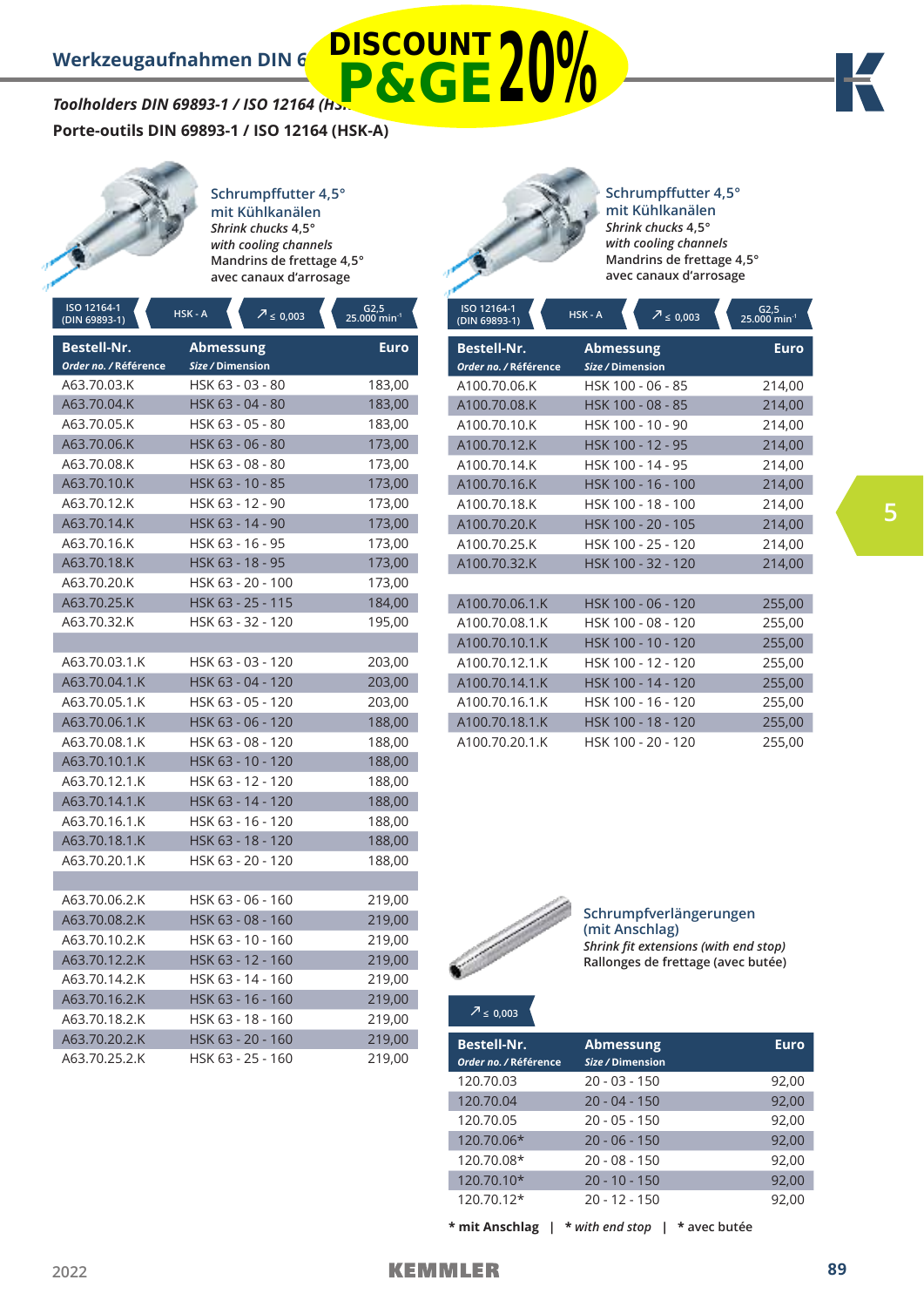*Toolholders DIN 69893-1 / ISO 12* **P&GE20%**

**Porte-outils DIN 69893-1 / ISO 12164 (HSK-A)**



|            |  |  | ontrolldorne) |  |  |
|------------|--|--|---------------|--|--|
| est arbors |  |  |               |  |  |
|            |  |  |               |  |  |

**Mandrins de contrôle**

| ISO 12164-1<br>(DIN 69893-1)                | HSK-A<br>$\overline{7} \leq 0.003$   |             | ISO 12164-1<br>(DIN 69893-1)                | HSK-A                  |
|---------------------------------------------|--------------------------------------|-------------|---------------------------------------------|------------------------|
| <b>Bestell-Nr.</b><br>Order no. / Référence | <b>Abmessung</b><br>Size / Dimension | <b>Euro</b> | <b>Bestell-Nr.</b><br>Order no. / Référence | Ab<br><b>Size</b>      |
| A32.18.25                                   | HSK 32 - 25 - 200                    | 392,00      | A32.700<br>A40.700                          | <b>HS</b><br><b>HS</b> |
| A40.18.25                                   | HSK 40 - 25 - 200                    | 414,00      | A50.700<br>A63.700                          | <b>HS</b><br><b>HS</b> |
| A50.18.32                                   | HSK 50 - 32 - 346                    | 423,00      | A80.700<br>A100.700                         | <b>HS</b><br><b>HS</b> |
| A63.18.40                                   | HSK 63 - 40 - 346                    | 410,00      |                                             |                        |
| A100.18.50                                  | HSK 100 - 50 - 329                   | 450,00      |                                             |                        |



**ISO 12164-1** 

**Kühlmittelübergabeeinheiten** *Coolant tubes* **Canules de lubrification**

| (DIN 69893-1)         | 63 N - A         |             |
|-----------------------|------------------|-------------|
| <b>Bestell-Nr.</b>    | <b>Abmessung</b> | <b>Euro</b> |
| Order no. / Référence | Size / Dimension |             |
| A32.700               | <b>HSK 32</b>    | 12,00       |
| A40.700               | <b>HSK 40</b>    | 12,00       |
| A50.700               | <b>HSK 50</b>    | 14,00       |
| A63.700               | <b>HSK 63</b>    | 11,00       |
| A80.700               | <b>HSK 80</b>    | 15,00       |
| A100.700              | <b>HSK 100</b>   | 14.00       |



**Schlüssel für Kühlmittelübergabeeinheiten** *Key for coolant tubes* **Clés pour canules de lubrification**



## **Holzkasten für Kontrolldorne** *Wooden box for test arbors* **Coffret en bois pour mandrins de contrôle**

| <b>Bestell-Nr.</b>    | <b>Abmessung</b> | Euro  |
|-----------------------|------------------|-------|
| Order no. / Référence | Size / Dimension |       |
| A32.701               | <b>HSK 32</b>    | 25,00 |
| A40.701               | <b>HSK 40</b>    | 25,00 |
| A50.701               | <b>HSK 50</b>    | 25,00 |
| A63.701               | <b>HSK 63</b>    | 21.00 |
| A80.701               | <b>HSK 80</b>    | 27.00 |
| A100.701              | <b>HSK 100</b>   | 24.00 |

| <b>Bestell-Nr.</b><br>Order no. / Référence | <b>Abmessung</b><br>Size / Dimension | Euro  |
|---------------------------------------------|--------------------------------------|-------|
| 701.18                                      | 460 x 130 x 115                      | 96.00 |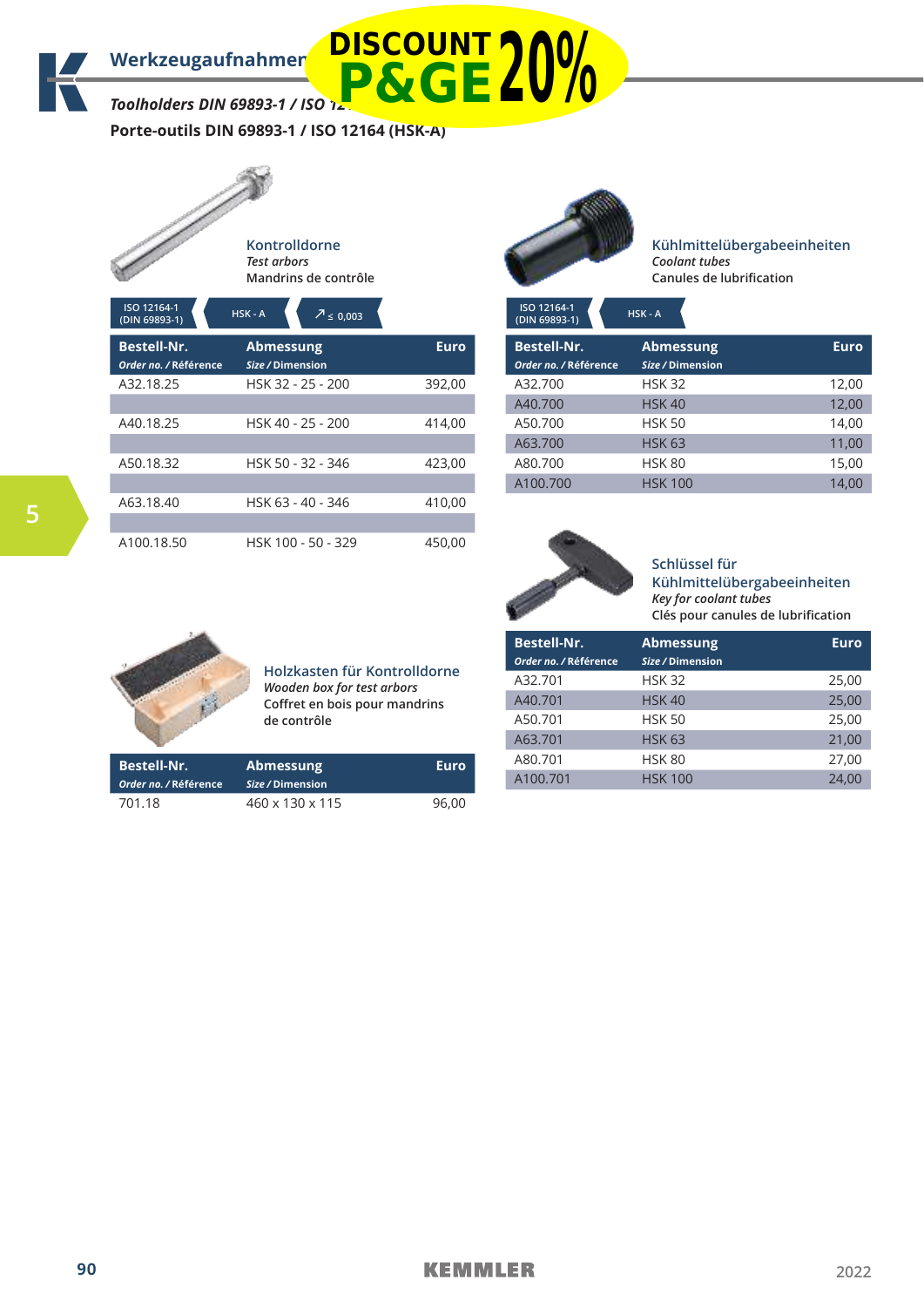



*Other types available within a short period, upon request* **D'autres types livrables dans un délai court, sur demande**



**DIN 69063-1 (ISO 12164-1) Form A**  *DIN 69063-1 (ISO 12164-1) Form A*  DIN 69063-1 (ISO 12164-1) Forme A



**DIN 69063-2 (ISO 12164-1) Form B**  *DIN 69063-2 (ISO 12164-1) Form B* **DIN 69063-2 (ISO 12164-1) Forme B**



**DIN 69063-1 (ISO 12164-1) Form C**  *DIN 69063-1 (ISO 12164-1) Form C* **DIN 69063-1 (ISO 12164-1) Forme C**



**DIN 69063-2 (ISO 12164-2) Form D**  *DIN 69063-2 (ISO 12164-2) Form D* **DIN 69063-2 (ISO 12164-2) Forme D**



**DIN 69063-5 Form E**  *DIN 69063-5 Form E* **DIN 69063-5 Forme E**



**DIN 69063-6 Form F**  *DIN 69063-6 Form F* **DIN 69063-6 Forme F** 

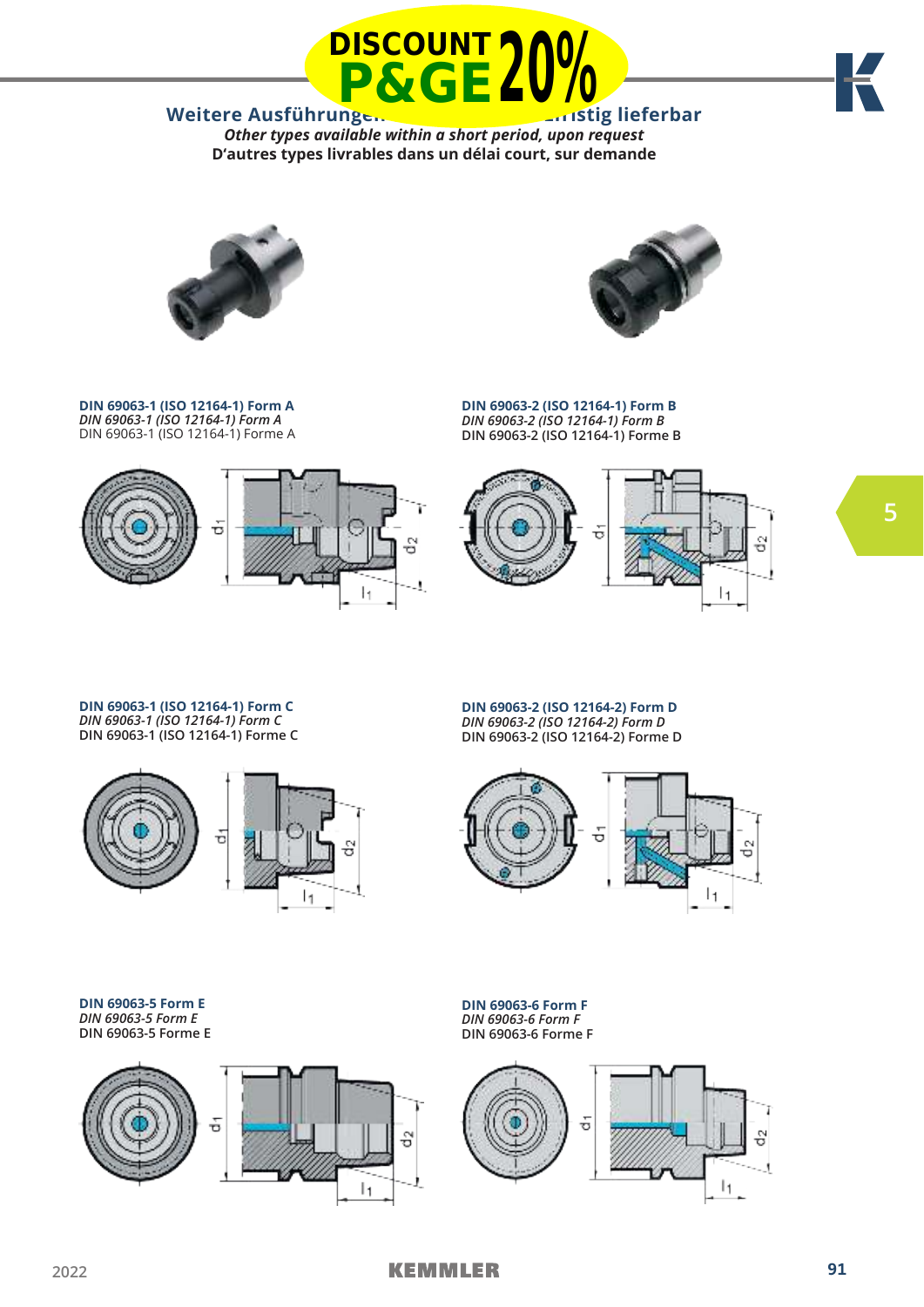*Toolholders DIN 69893-5 / ISO 12* **P&GE20%**

**Porte-outils DIN 69893-5 / ISO 12164 (HSK-E)**



| <b>HSK</b> | d <sub>1</sub> | d <sub>2</sub> | d <sub>3</sub>  | $d_4$           | d <sub>5</sub> | d <sub>6</sub> | $d_{7}$                | $\mathsf{d}_{8}$ | d <sub>9</sub> | /I1                | $\mathsf{I}_2$ | l3  | l4          | I5   |
|------------|----------------|----------------|-----------------|-----------------|----------------|----------------|------------------------|------------------|----------------|--------------------|----------------|-----|-------------|------|
|            | h10            |                | H <sub>10</sub> | H <sub>11</sub> |                | max            | $\mathbf{0}$<br>$-0,1$ |                  | max            | $\Omega$<br>$-0,2$ |                | min | 0<br>$-0,1$ | ±0,1 |
| 25         | 25             | 19,006         | 14              | 16,4            | 15             | 20             | 28,5                   | 3                | 3              | 13                 | 2,5            | 20  | 10          | 4,5  |
| 32         | 32             | 24,007         | 17              | 20,5            | 19             | 26             | 37                     | $\overline{4}$   | 4,2            | 16                 | 3,2            | 35  | 20          | 16   |
| 40         | 40             | 30,007         | 21              | 25,5            | 23             | 34             | 45                     | $\overline{4}$   | 5              | 20                 | 4              | 35  | 20          | 16   |
| 50         | 50             | 38,009         | 26              | 32              | 29             | 42             | 59,3                   |                  | 6,8            | 25                 | 5              | 42  | 26          | 18   |
| 63         | 63             | 48,010         | 34              | 40              | 37             | 53             | 72,3                   | 7                | 8,4            | 32                 | 6,3            | 42  | 26          | 18   |
| 80         | 80             | 60,012         | 42              | 50              | 46             | 68             | 88,8                   |                  | 10,2           | 40                 | 8              | 42  | 26          | 18   |
| 100        | 100            | 75,013         | 53              | 63              | 58             | 88             | 109,75                 | 7                | 12             | 50                 | 10             | 45  | 29          | 20   |
| 125        | 125            | 95,016         | 67              | 80              | 73             | 111            | 134,75                 |                  | 14             | 63                 | 12,5           | 45  | 29          | 20   |

**Vorgewuchtet** *Pre-balanced* Pré-équilibré **G 6,3 15.000 min–1**

**G 2,5 Feinwuchten gegen Aufpreis** *G 2.5 Fine balancing at extra charge* G 2,5 Equilibrage fin contre un supplément

| Werkstoff:   | Legierter Einsatzstahl mit einer Zugfestigkeit im Kern von min. 1200 N / mm <sup>2</sup> .<br>Einsatzgehärtet HRC 60 ± 2 (HV 700 ± 50), Härtetiefe 0,8 mm ± 0,2 mm,<br>brüniert und präzisionsgeschliffen.                      |
|--------------|---------------------------------------------------------------------------------------------------------------------------------------------------------------------------------------------------------------------------------|
| Genauigkeit: | Kegelwinkel - Toleranzqualität < AT 3 nach DIN 7187.                                                                                                                                                                            |
| Material:    | Alloyed case-hardened steel, tensile core strength of min. 1200 N / mm <sup>2</sup> .<br>Case hardened HRC 60 $\pm$ 2 (HV 700 $\pm$ 50), hardening depth 0.8 mm $\pm$ 0.2 mm,<br>black-finished and precisely grinded.          |
| Accuracy:    | Quality of taper < AT 3 according to DIN 7187.                                                                                                                                                                                  |
| Matière:     | Acier de cémentation allié. Résistance à la traction dans le noyau<br>de min 1200 N / mm <sup>2</sup> .<br>Cémentation à HRC 60 ± 2 (HV 700 ± 50), profondeur de cémentation<br>0,8 mm ± 0,2 mm, bruni et rectifié précisement. |
| Précision:   | Qualité du cône < AT 3 suivant DIN 7187.                                                                                                                                                                                        |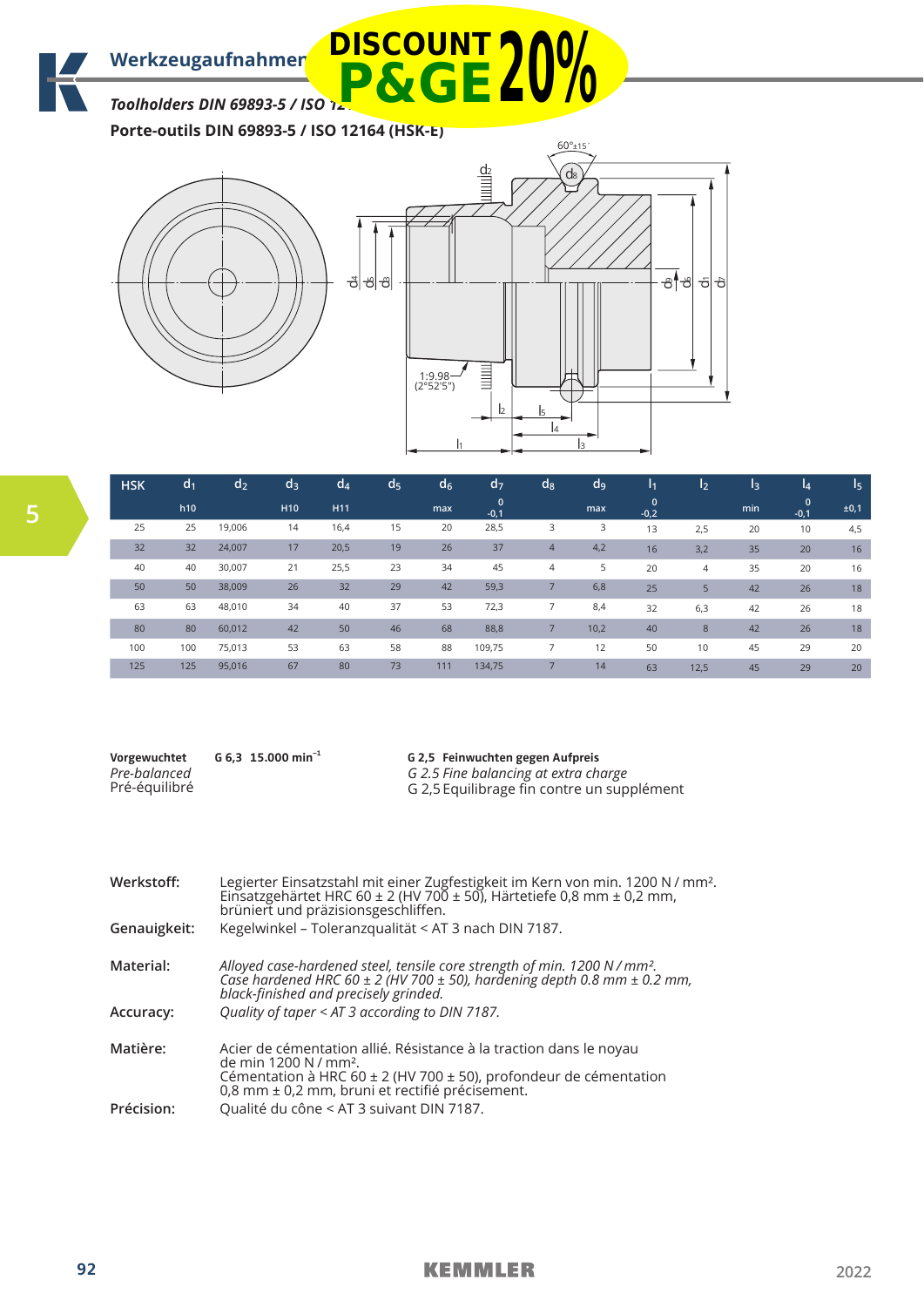*Toolholders DIN 69893-5 / ISO 12164 (HSK-E)* **Porte-outils DIN 69893-5 / ISO 12164 (HSK-E) P&GE20%**



**ISO 12164-1** 

**Spannfutter für Spannzangen DIN 6499 (ISO 15488) System ER** *Collet chucks for collets DIN 6499 (ISO 15488) ER-system* **Mandrins à pinces pour pinces** 

**DIN 6499 (ISO 15488) système ER**

| ISO 12164-1<br>(DIN 69893-5)           | $HSK - E$<br>$7 \le 0,003$           | $G2,5$<br>25.000 min <sup>-1</sup> |
|----------------------------------------|--------------------------------------|------------------------------------|
| <b>Bestell-Nr.</b><br>Order no. / Réf. | <b>Abmessung</b><br>Size / Dimension | Euro                               |
| E40.02.10                              | HSK 40 - 1 / 10 - 65 ER 16           | 119,00                             |
| E40.02.13                              | HSK 40 - 2/13 - 60 ER 20             | 119,00                             |
| E40.02.16                              | HSK 40 - 2 / 16 - 75 ER 25           | 120,00                             |
| E40.02.20                              | HSK 40 - 2 / 20 - 100 ER 32          | 123,00                             |
|                                        |                                      |                                    |
| E63.02.20                              | HSK 63 - 2/20 - 90 ER 32             | 120,00                             |
| E63.02.26                              | HSK 63 - 3/26 - 120 ER 40            | 130,00                             |





**DISCOUNT**

# **Präzisions-Spannzangenfutter ER für Spannzangen DIN 6499 (ISO 15488) System ER**

*Precision collet chuck ER for collets DIN 6499 (ISO 15488) ER-system* **Mandrin à pinces ER de précisionpour pinces DIN 6499 (ISO 15488) système ER**

| ISO 12164-1<br>(DIN 69893-5)           | $HSK - E$                            | $7 \le 0.003$            | $G2,5$<br>25.000 min <sup>-1</sup> |
|----------------------------------------|--------------------------------------|--------------------------|------------------------------------|
| <b>Bestell-Nr.</b><br>Order no. / Réf. | <b>Abmessung</b><br>Size / Dimension |                          | Euro                               |
| E40.P2.20.070                          |                                      | HSK 40 - 2/20 - 70 ER 32 | 125,00                             |
| E50.P2.20.070                          |                                      | HSK 50 - 2/20 - 70 ER 32 | 130.00                             |





154 168

**Spannfutter für Spannzangen System KPS** *Collet chucks for collets KPS-system* **Mandrins à pinces pour pinces système KPS**

| ISO 12164-1<br>(DIN 69893-5)  | $HSK - E$<br>$\sqrt{7} \le 0.003$    | $G2,5$<br>30.000 min <sup>-1</sup> |
|-------------------------------|--------------------------------------|------------------------------------|
| <b>Bestell-Nr.</b>            | <b>Abmessung</b><br>Size / Dimension | Euro                               |
| Order no. / Réf.<br>E40.03.10 | HSK 40 - 1 / 10 - 75 KPS 10          | 120,00                             |
| E40.03.16                     | HSK 40 - 4 / 16 - 75 KPS 16          | 125,00                             |
| E63.03.10                     | HSK 63 - 1/10 - 105 KPS 10           |                                    |
| E63.03.16                     | HSK 63 - 4 / 16 - 120 KPS 16         | 130,00<br>135,00                   |
|                               |                                      |                                    |
|                               |                                      |                                    |



| E40.70.03 | HSK 40 - 03 - 80 | 132,00 |
|-----------|------------------|--------|
| E40.70.04 | HSK 40 - 04 - 80 | 132,00 |
| E40.70.05 | HSK 40 - 05 - 80 | 132,00 |
| E40.70.06 | HSK 40 - 06 - 80 | 119,00 |
| E40.70.08 | HSK 40 - 08 - 80 | 119,00 |
| E40.70.10 | HSK 40 - 10 - 80 | 119,00 |
| E40.70.12 | HSK 40 - 12 - 90 | 119,00 |
| E40.70.14 | HSK 40 - 14 - 90 | 119,00 |
| E40.70.16 | HSK 40 - 16 - 90 | 119.00 |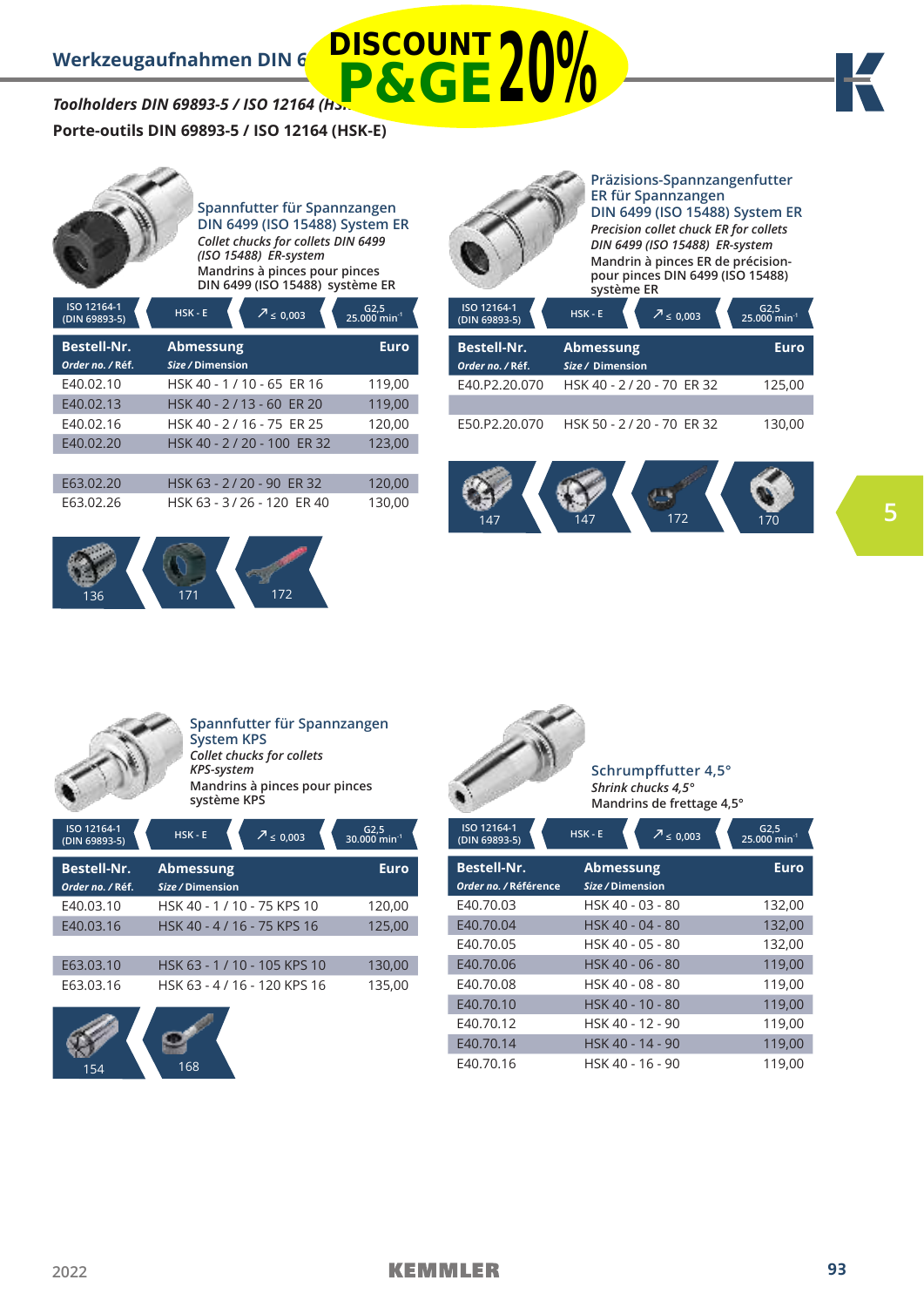Werkzeugaufnahmen **DISCOUNT 7 00/** 

*Toolholders DIN 69893-6 / ISO 12* **P&GE20%**

**Porte-outils DIN 69893-6 / ISO 12164 (HSK-F)**



| <b>HSK</b> | a <sub>1</sub> | a <sub>2</sub> | a3              | a4   | <b>a</b> | a <sub>6</sub> | d <sub>7</sub> | $\mathsf{d}_{8}$ | 11.    | 12     |     | l4     | $\sqrt{15}$ |
|------------|----------------|----------------|-----------------|------|----------|----------------|----------------|------------------|--------|--------|-----|--------|-------------|
|            | h10            |                | H <sub>10</sub> | H11  |          | max            | $-0.1$         |                  | $-0.2$ |        | min | $-0.1$ | ±0,1        |
| 50         | 50             | 30,007         | 21              | 25,5 | 23       | 42             | 59,3           |                  | 20     | 4      | 42  | 26     | 18          |
|            | 63             | 38,009         | 26              | 32   | 29       | 53             | 72,3           |                  | 25     | $\sim$ |     | 26     | 18          |

| Vorgewuchtet  | G 6.3 15.000 min <sup>-1</sup> | G 2,5 Feinwuchten gegen Aufpreis           |
|---------------|--------------------------------|--------------------------------------------|
| Pre-balanced  |                                | G 2.5 Fine balancing at extra charge       |
| Pré-équilibré |                                | G 2.5 Equilibrage fin contre un supplément |

| Werkstoff:<br>Genauigkeit: | Legierter Einsatzstahl mit einer Zugfestigkeit im Kern von min. 1200 N / mm <sup>2</sup> .<br>Einsatzgehärtet HRC 60 ± 2 (HV 700 ± 50), Härtetiefe 0,8 mm ± 0,2 mm<br>Kegelwinkel - Toleranzqualität < AT 3 nach DIN 7187. |
|----------------------------|----------------------------------------------------------------------------------------------------------------------------------------------------------------------------------------------------------------------------|
|                            |                                                                                                                                                                                                                            |
| Material:                  | Alloyed case-hardened steel, tensile core strength of min. 1200 N / mm <sup>2</sup> .<br>Case hardened HRC 60 ± 2 (HV 700 ± 50), hardening depth 0.8 mm ± 0.2 mm                                                           |
| Accuracy:                  | Quality of taper < AT 3 according to DIN 7187.                                                                                                                                                                             |
| Matière:                   | Acier de cémentation allié. Résistance à la traction dans le noyau<br>de min 1200 N / mm <sup>2</sup> .                                                                                                                    |
|                            | Cémentation à HRC 60 $\pm$ 2 (HV 700 $\pm$ 50), profondeur de cémentation<br>$0.8$ mm $\pm 0.2$ mm                                                                                                                         |
| Précision:                 | Qualité du cône < AT 3 suivant DIN 7187.                                                                                                                                                                                   |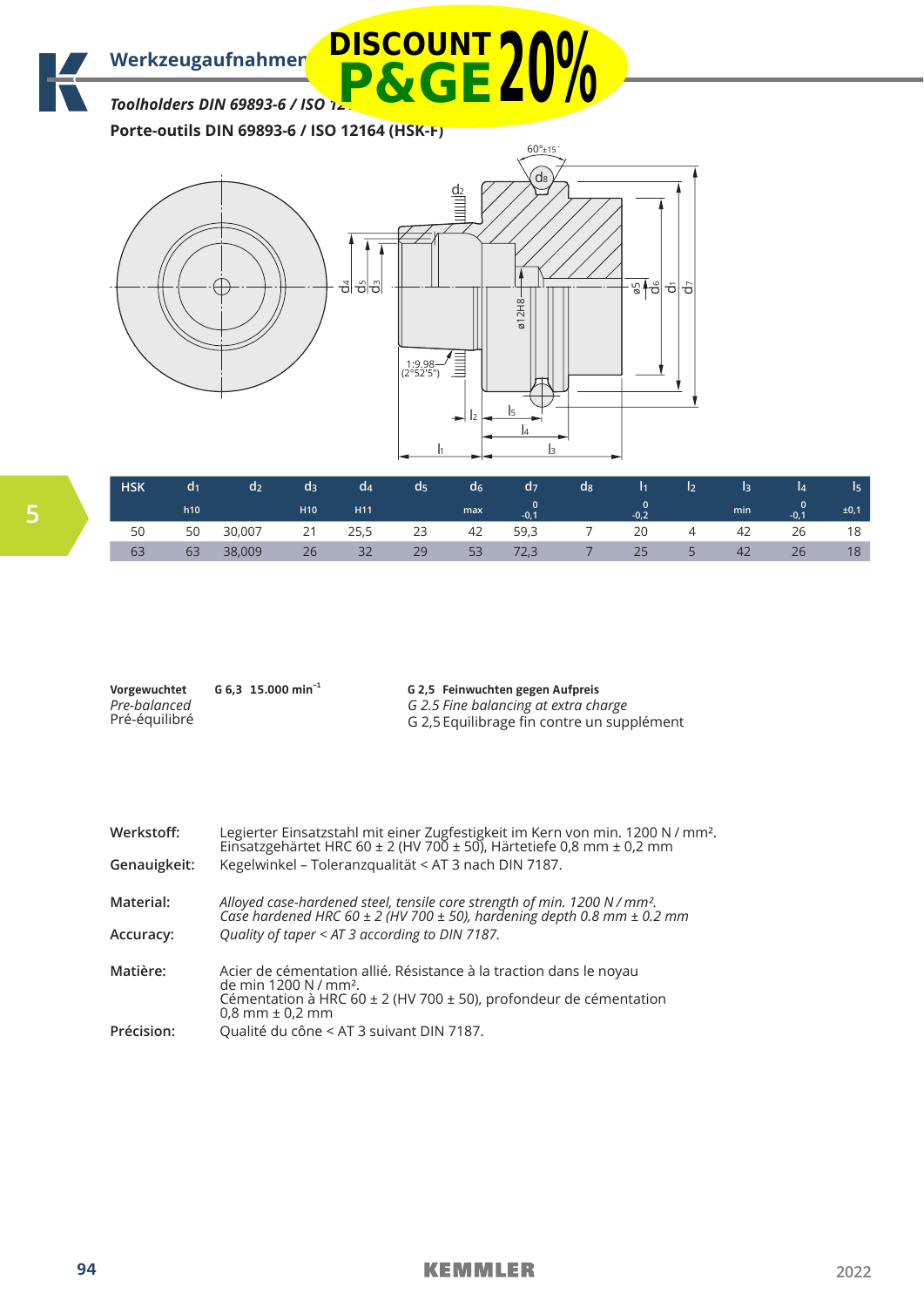*Toolholders DIN 69893-6 / ISO 12164 (HSK-F)* **Porte-outils DIN 69893-6 / ISO 12164 (HSK-F) P&GE20%**



**DISCOUNT**

**5**

K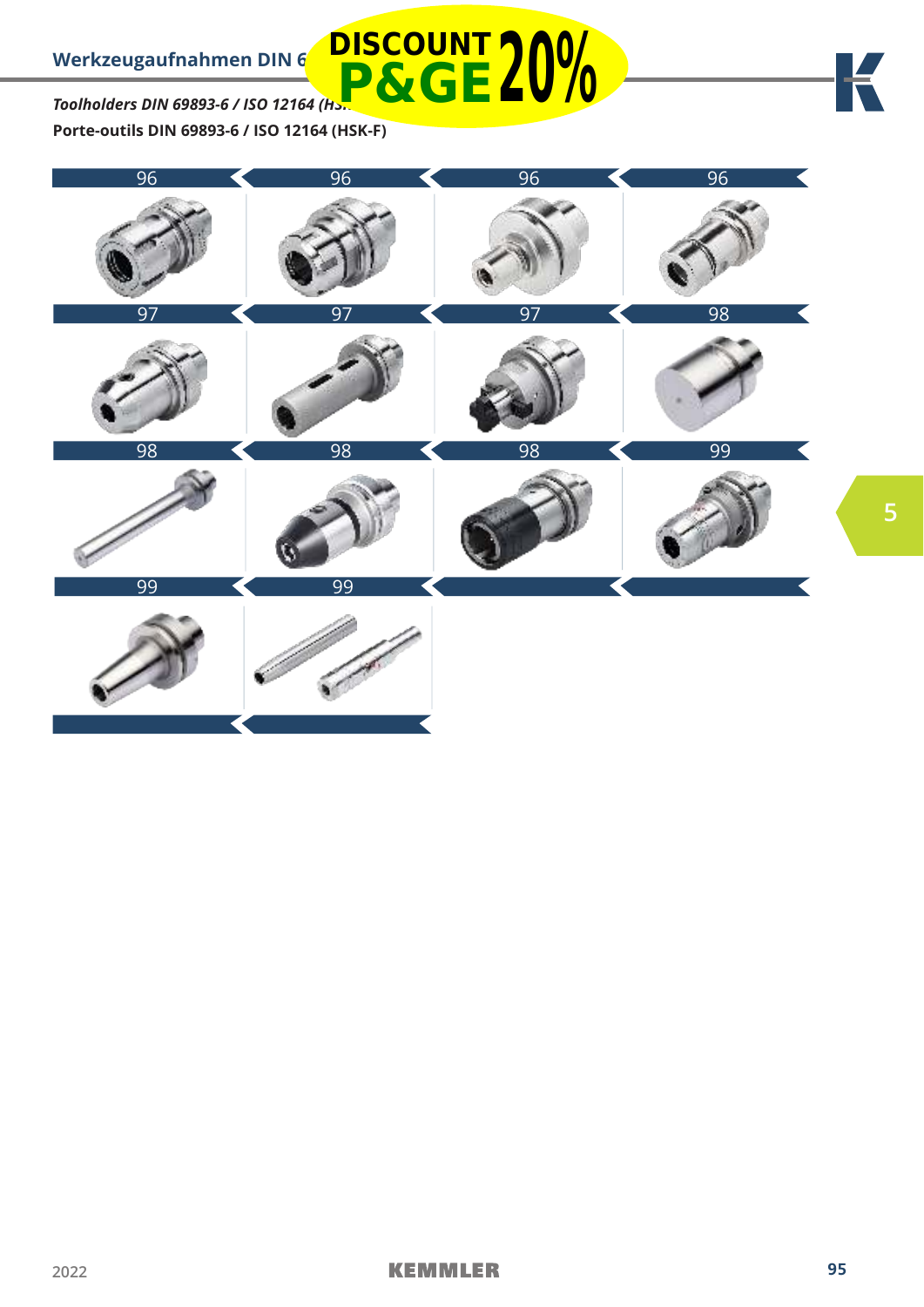Werkzeugaufnahmen **DISCOUNT 7 00/** 

*Toolholders DIN 69893-6 / ISO 1.* 

**Porte-outils DIN 69893-6 / ISO 12164 (HSK-F)**



**Spannfutter für Spannzangen DIN 6388 (ISO 10897) System OZ** *Collet chucks for collets DIN 6388 (ISO 10897) OZ-system* **Mandrins à pinces pour pinces DIN 6388 (ISO 10897)** *système OZ*

**P&GE20%**

| $HSK-F$<br>$7 \le 0,003$ | G2,5<br>25.000 min <sup>-1</sup> |
|--------------------------|----------------------------------|
| <b>Abmessung</b>         | Euro                             |
| Size / Dimension         |                                  |
| HSK 63 - 2/25 - 85 OZ 25 | 115,00                           |
|                          |                                  |
|                          |                                  |





# **Spannfutter für Spannzangen DIN 6499 (ISO 15488) System ER** *Collet chucks for collets DIN 6499 (ISO 15488) ER-system* **Mandrins à pinces pour pinces**

| ISO 12164-1<br>(DIN 69893-6)           | $HSK-F$<br>$\sqrt{2}$ ≤ 0,003        | $G2,5$<br>25.000 min <sup>-1</sup> |
|----------------------------------------|--------------------------------------|------------------------------------|
| <b>Bestell-Nr.</b><br>Order no. / Réf. | <b>Abmessung</b><br>Size / Dimension | <b>Euro</b>                        |
| F63.02.10                              | HSK 63 - 1/10 - 60 ER 16             | 98,00                              |
| F63.02.16                              | HSK 63 - 2/16 - 70 ER 25             | 98,00                              |
| F63.02.20                              | HSK 63 - 2 / 20 - 70<br>ER 32        | 102,00                             |
| F63.02.26                              | HSK 63 - 3/26 - 75 ER 40             | 110,00                             |
|                                        |                                      |                                    |
| F63.02.10.1                            | HSK 63 - 1 / 10 - 100 ER 16          | 100,00                             |
| F63.02.16.1                            | HSK 63 - 2/16 - 100 ER 25            | 100,00                             |
| F63.02.20.1                            | HSK 63 - 2/20 - 100 ER 32            | 104,00                             |
| F63.02.26.1                            | HSK 63 - 3/26 - 100 ER 40            | 112,00                             |
|                                        |                                      |                                    |
| F63.02.10.2                            | HSK 63 - 1 / 10 - 160 ER 16          | 147,00                             |
| F63.02.16.2                            | HSK 63 - 2/16 - 160 ER 25            | 147,00                             |
| F63.02.20.2                            | HSK 63 - 2/20 - 160 ER 32            | 152,00                             |
| F63.02.26.2                            | HSK 63 - 3 / 26 - 160 ER 40          | 163,00                             |









**Präzisions-Spannzangenfutter ER für Spannzangen DIN 6499 (ISO 15488) System ER** *Precision collet chuck ER for collets* 

*DIN 6499 (ISO 15488) ER-system* **Mandrin à pinces ER de précisionpour pinces DIN 6499 (ISO 15488) système ER**

| ISO 12164-1<br>(DIN 69893-6)           | $HSK - F$                            | $7 \le 0.003$             | $G2,5$<br>25.000 min <sup>-1</sup> |
|----------------------------------------|--------------------------------------|---------------------------|------------------------------------|
| <b>Bestell-Nr.</b><br>Order no. / Réf. | <b>Abmessung</b><br>Size / Dimension | Euro                      |                                    |
| F63.P2.20.100                          |                                      | HSK 63 - 2/20 - 100 ER 32 |                                    |

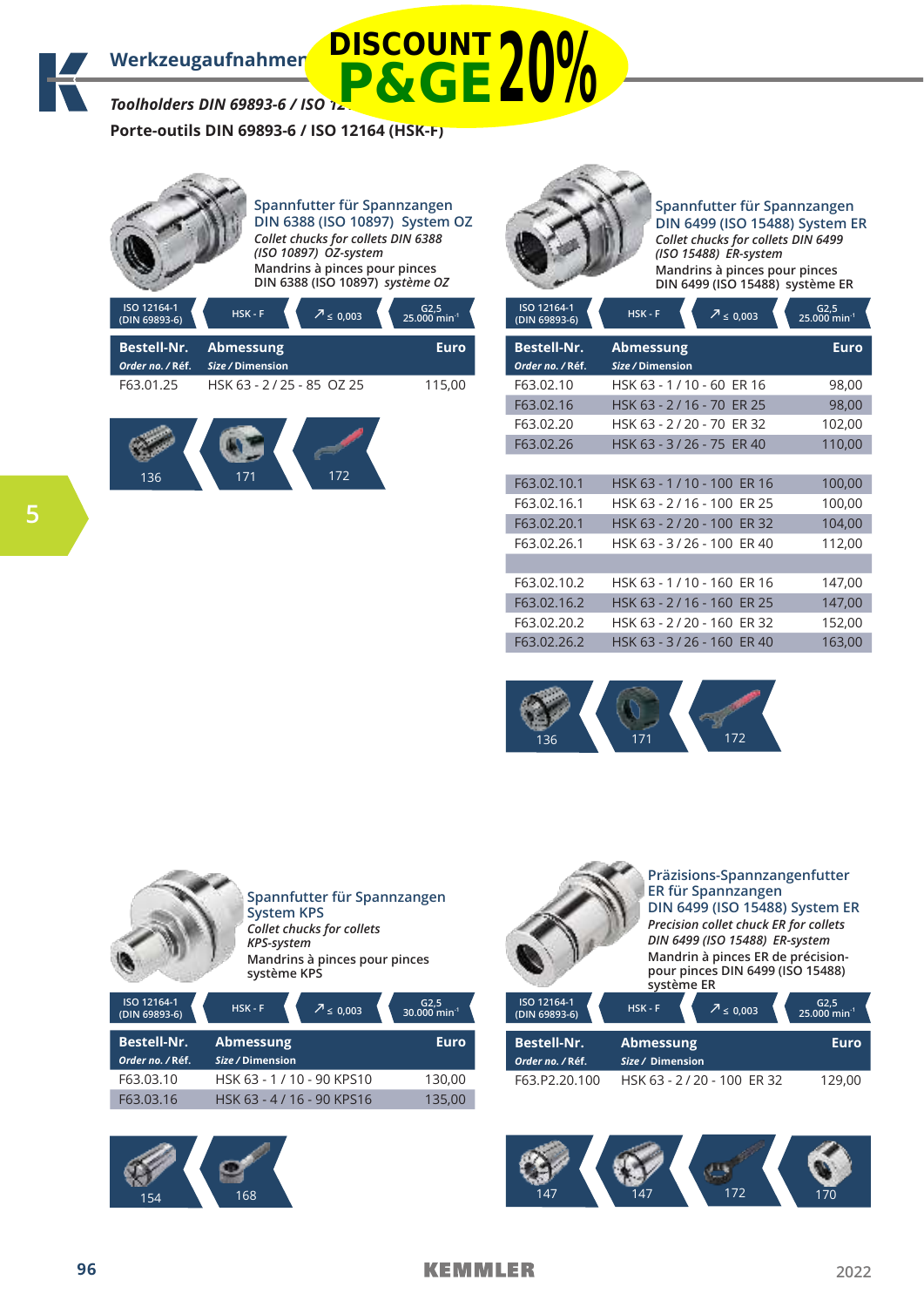# Werkzeugaufnahmen DIN 6 **DISCOUNT** *Toolholders DIN 69893-6 / ISO 12164 (HSK-F)* **P&GE20%**



**Porte-outils DIN 69893-6 / ISO 12164 (HSK-F)**



### **Fräseraufnahmen DIN 6359 für Zylinderschäfte DIN 1835-B** *End mill holders DIN 6359 for end mills DIN 1835-B* **Porte-fraises DIN 6359 pour queues cylindriques DIN 1835-B**

**ICO 1216** 

**Quernut-Aufsteckfräserdorne DIN 6357 mit vergrößerter Anlagefläche und Kühlkanalbohrungen an der Stirnseite** *Shell mill holders DIN 6357 with enlarged contact face and coolant exit bores on the end face* **Porte-fraises à trou lisse DIN 6357 avec face de contact élargie et conduits pour l'arrosage frontal**

| ISO 12164-1<br>(DIN 69893-6)                | <u>HSK - F</u> | $\sqrt{2} \leq 0,003$                | $G2,5$<br>25.000 min <sup>-1</sup> |
|---------------------------------------------|----------------|--------------------------------------|------------------------------------|
| <b>Bestell-Nr.</b><br>Order no. / Référence |                | <b>Abmessung</b><br>Size / Dimension | <b>Euro</b>                        |
| F63.04.06                                   |                | HSK 63 - 06 - 65                     | 104,00                             |
| F63.04.08                                   |                | HSK 63 - 08 - 65                     | 104,00                             |
| F63.04.10                                   |                | HSK 63 - 10 - 65                     | 104,00                             |
| F63.04.12                                   |                | HSK 63 - 12 - 80                     | 104,00                             |
| F63.04.14                                   |                | HSK 63 - 14 - 80                     | 104,00                             |
| F63.04.16                                   |                | HSK 63 - 16 - 80                     | 104,00                             |
| F63.04.18                                   |                | HSK 63 - 18 - 80                     | 104,00                             |
| F63.04.20                                   |                | HSK 63 - 20 - 80                     | 104,00                             |
| F63.04.25                                   |                | HSK 63 - 25 - 110                    | 122.00                             |
| F63.04.32                                   |                | HSK 63 - 32 - 110                    | 130,00                             |





**Zwischenhülsen für MK mit Austreiblappen DIN 6383**  *Adaptor sleeves for MT with tang DIN 6383* **Douilles de réduction pour CM à tenon DIN 6383**

| ISO 12164-1<br>(DIN 69893-6) | $HSK-F$<br>$\sqrt{2} \leq 0,005$ | $G6,3$<br>15.000 min <sup>-1</sup> |
|------------------------------|----------------------------------|------------------------------------|
| <b>Bestell-Nr.</b>           | <b>Abmessung</b>                 | Euro                               |
| Order no. / Référence        | Size / Dimension                 |                                    |
| F63.07.01                    | HSK 63 - 1 - 100                 | 97.00                              |
| F63.07.02                    | HSK 63 - 2 - 120                 | 97.00                              |
| F63.07.03                    | HSK 63 - 3 - 140                 | 99,00                              |
| F63.07.04                    | HSK 63 - 4 - 160                 | 101.00                             |



| ISO 12164-1<br>(DIN 69893-6)                | $HSK-F$<br>$\sqrt{7} \leq 0,005$     | $G2,5$<br>25.000 min <sup>-1</sup> |
|---------------------------------------------|--------------------------------------|------------------------------------|
| <b>Bestell-Nr.</b><br>Order no. / Référence | <b>Abmessung</b><br>Size / Dimension | <b>Euro</b>                        |
| F63.11.16                                   | HSK 63 - 16 - 50                     | 122,00                             |
| F63.11.22                                   | HSK 63 - 22 - 50                     | 122,00                             |
| F63.11.27                                   | HSK 63 - 27 - 60                     | 122,00                             |
| F63.11.32                                   | HSK 63 - 32 - 60                     | 126,00                             |
| F63.11.40                                   | HSK 63 - 40 - 100                    | 187,00                             |
|                                             |                                      |                                    |
| F63.11.16.1                                 | HSK 63 - 16 - 100                    | 147,00                             |
| F63.11.22.1                                 | HSK 63 - 22 - 100                    | 147,00                             |
| F63.11.27.1                                 | HSK 63 - 27 - 100                    | 147,00                             |
| F63.11.32.1                                 | HSK 63 - 32 - 100                    | 153,00                             |
|                                             |                                      |                                    |
| F63.11.16.2                                 | HSK 63 - 16 - 160                    | 221,00                             |
| F63.11.22.2                                 | HSK 63 - 22 - 160                    | 221,00                             |
| F63.11.27.2                                 | HSK 63 - 27 - 160                    | 221,00                             |
|                                             |                                      |                                    |

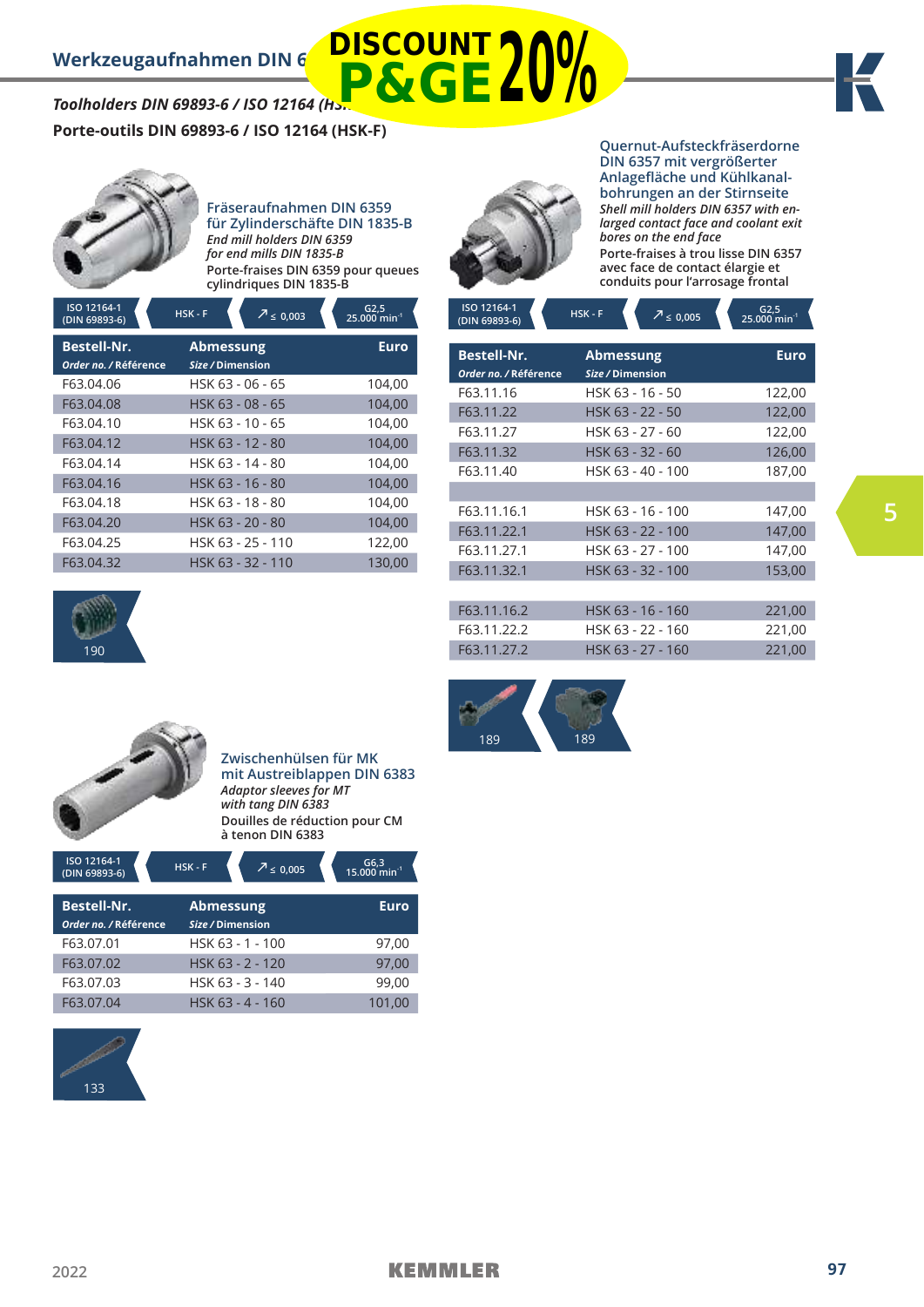*Toolholders DIN 69893-6 / ISO 12164 (HSK-F)* **P&GE20%**

**Porte-outils DIN 69893-6 / ISO 12164 (HSK-F)**



**Bohrstangenrohlinge**  *Boring bar blanks*  **Barres d'alésage** 



# **CNC-Bohrfutter**

**für Rechts- und Linkslauf** *CNC-Drill chucks for clockwise and counter clockwise rotation* **Mandrins de perçage CNC pour rotation droite-gauche**

| ISO 12164-1<br>(DIN 69893-6)                | $HSK - F$                            |             | ISO 12164-1<br>(DIN 69893-6)           | $\sqrt{2} \leq 0.030$<br>$HSK - F$   | $G6,3$<br>15.000 min <sup>-1</sup> |
|---------------------------------------------|--------------------------------------|-------------|----------------------------------------|--------------------------------------|------------------------------------|
| <b>Bestell-Nr.</b><br>Order no. / Référence | <b>Abmessung</b><br>Size / Dimension | <b>Euro</b> | <b>Bestell-Nr.</b><br>Order no. / Réf. | <b>Abmessung</b><br>Size / Dimension | <b>Euro</b>                        |
| F63.17.63                                   | HSK 63 - 63 - 125                    | 139.00      | F63.15.13                              | HSK 63 - 1,0 / 13 - 110              | 292,00                             |
| F63.17.63.1                                 | HSK 63 - 63 - 250                    | 170,00      | F63.15.16                              | HSK 63 - 2.5 / 16 - 115              | 308,00                             |



|                                             | Kontrolldorne<br><b>Test arbors</b><br>Mandrins de contrôle |      |
|---------------------------------------------|-------------------------------------------------------------|------|
| ISO 12164-1<br>(DIN 69893-6)                | HSK-F<br>$\sqrt{2} \leq 0,003$                              |      |
| <b>Bestell-Nr.</b><br>Order no. / Référence | Abmessung<br>Size / Dimension                               | Euro |

F63.18.40 HSK 63 - 40 - 346 383.00



**Gewindeschneid-Schnellwechselfutter mit Längenausgleich auf Druck und Zug** *Quick change tapping chucks*  **with** *length compensation on compression and expansion* **Mandrins de taraudage à changement rapide avec compensation longitudinale à la compression et traction**

| HSK - A |
|---------|
|         |

| <b>Bestell-Nr.</b><br>Order no. / Réf. | Abmessung<br>Size / Dimension |       | Euro   |
|----------------------------------------|-------------------------------|-------|--------|
| F63.16.12                              | HSK 63 - M3 / M14             | Gr. 1 | 350.00 |
| F63.16.20                              | HSK 63 - M5 / M22             | Gr.2  | 380,00 |



**Holzkasten für Kontrolldorne** *Wooden box for test arbors* **Coffret en bois pour mandrins de contrôle**

| <b>Bestell-Nr.</b><br>Order no. / Référence | <b>Abmessung</b><br>Size / Dimension | Euro  |
|---------------------------------------------|--------------------------------------|-------|
| 701.18                                      | 460 x 130 x 115                      | 96.00 |